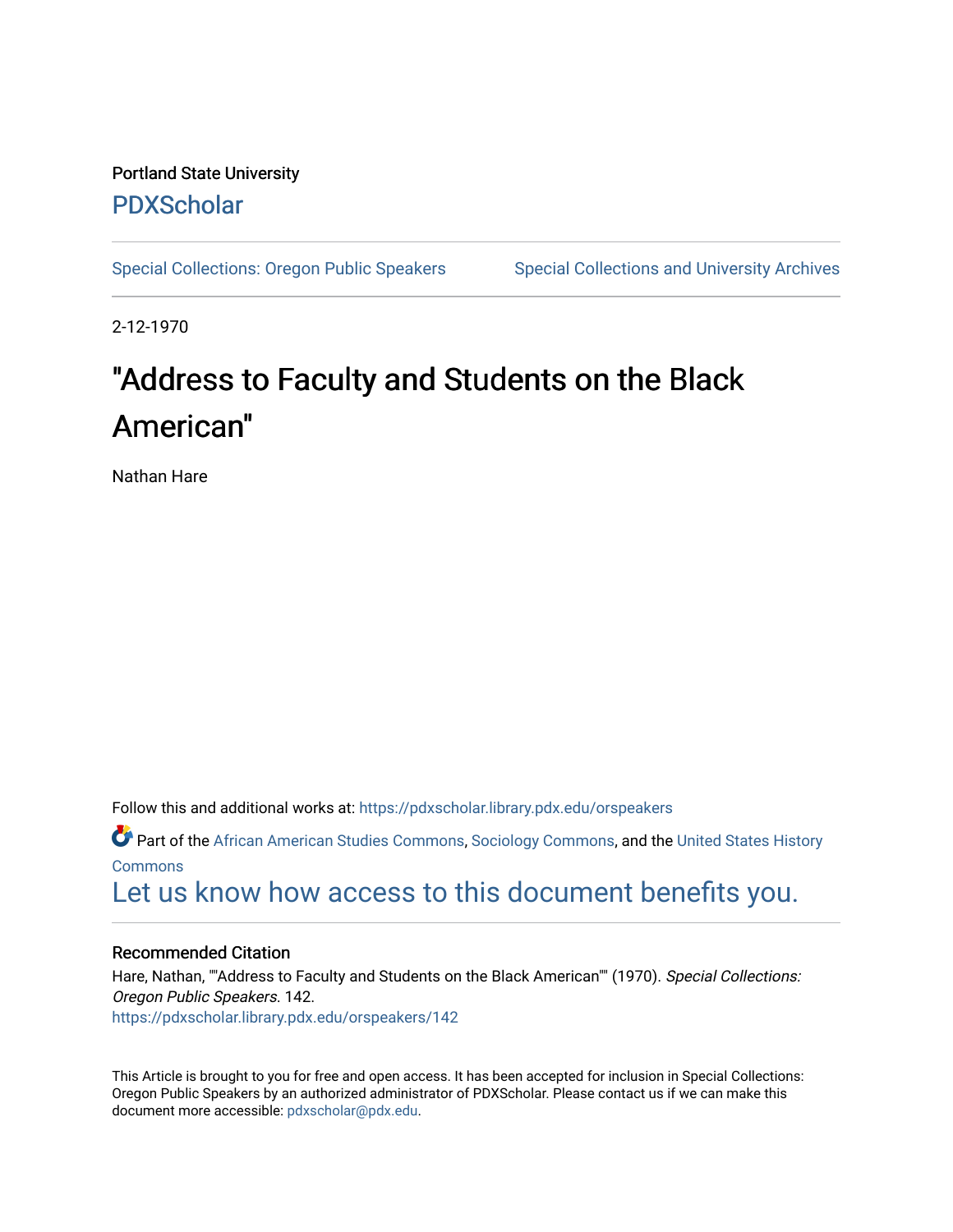Nathan Hare "Address to Faculty and Students on the Black American" February 12, 1970 Portland State University

Portland State University Library Special Collections and University Archives Oregon Public Speakers Collection <http://archives.pdx.edu/ds/psu/11399> Transcribed by Carolee Harrison, March 2022

*PSU Library Special Collections and University Archives presents these recordings as part of the historical record. They reflect the recollections and opinions of the individual speakers and are not intended to be representative of the views of Portland State University. They may contain language, ideas, or stereotypes that are offensive to others.*

HOST: […] is proud to present an outstanding Black intellectual of our time, Dr. Nathan Hare, who is also publisher of the monthly magazine *The Black Scholar*. Dr. Hare.

### [applause]

DR. NATHAN HARE: Thank you. I want to give greetings to the Black students, such as they are, at Portland State University, and other members of the studentry and faculty of Portland State. The members of the FBI, the CIA, and… [laughter] the KKK. The cards have been stacked up against me. I just got off the plane from Dallas Texas at 3:30 this morning, waited for my bags until 4:30; they never came; I went home and got a couple of hours of sleep and came back with my mail, including a letter from a probation officer saying that I wasn't obeying the terms of my probation, so… I just got here. I had my notes in the bag, so I just have to recall what it was I was going to say to you.

I think that it's a good step you made in having a Black cultural week here at this very white university. I think, I hope that next year you will not just have a Black week, a Black culture week, but you have a whole Black year, and be Black every day of the year. [applause] Thank you. Because culture is very important, although we need to take care as to what kind of culture we are going to promote, the same as we have to take care about what kind of economics we will have. Some people reject culture or any use of it as an instrument for revolutionary change, but I think they ought to realize that it's just like rejecting, say, socialism, because some people have a reactionary economics. So if you reject culture just because some people use it in a reactionary way, then you are a victim of that same logic.

And of course, the institutions of higher learning are the most significant vehicles for transmitting culture, values; this is what education is all about, and… [adjusting microphone; some laughter in background] it's… it's white folks' technology here. So I believe that we need a new educational system;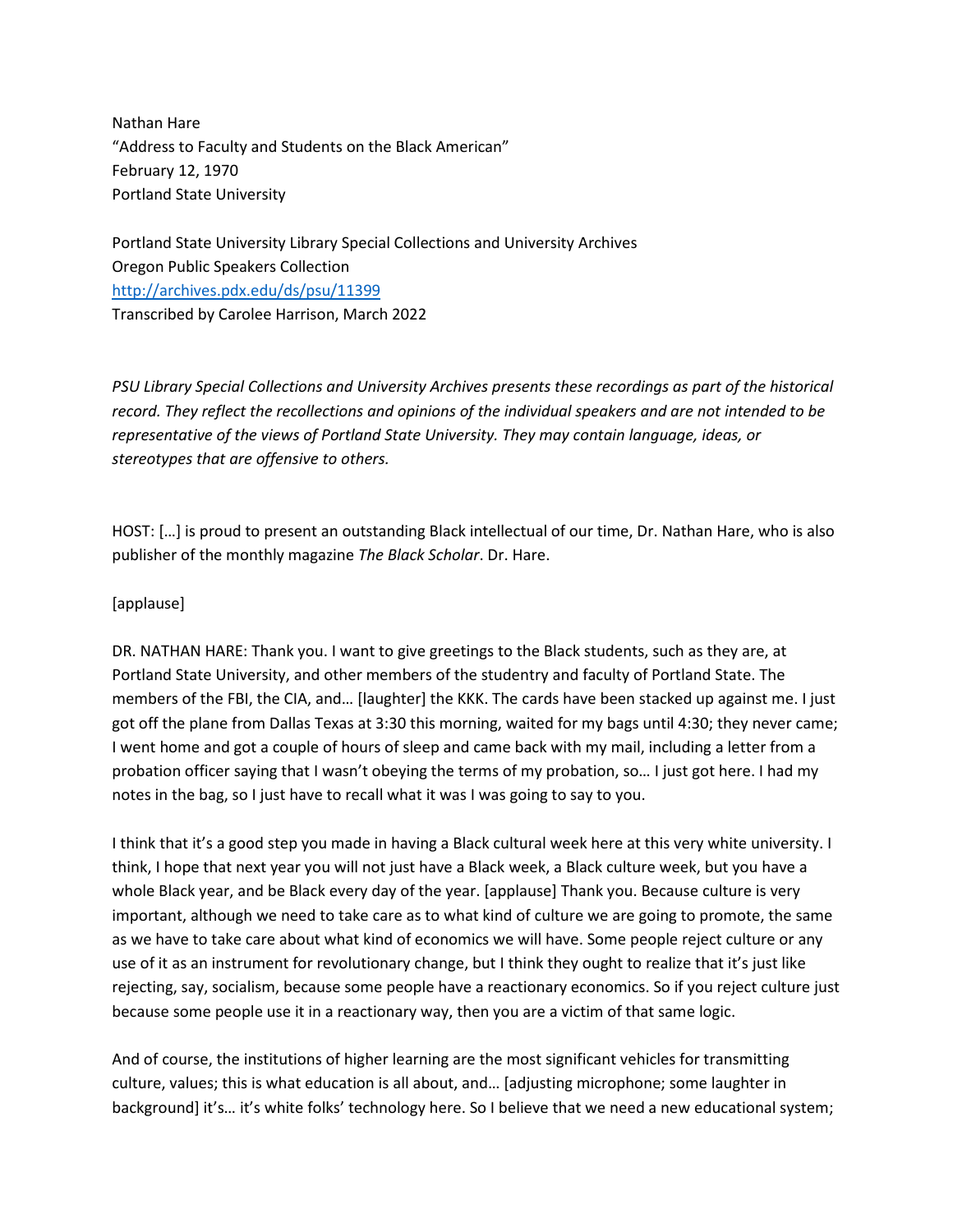we need new values. Not only have the white educators mis-educated us, but they've mis-educated themselves so that society as a whole needs a new education, instead of the education which was the legacy of the leisure class mentality, in the days when only the rich could afford to go to school and schools were private. They had this leisure class […] and created an educational system where it was prestigious to be free from non-productive labor, I mean to be engaged in non-productive labor, to be free from remunerative labor, labor that any benefit financially about it. This seeped into their education so that you could get an "A" in all your major courses and then fail to graduate because you failed to pass a French test, even though most of you will never see Paris and those who go there wouldn't be able to communicate on the basis of what they have learned in French.

I used to walk in at Howard University and so demonstrate this by putting on the board some concept with a foreign name—German is a good one for that—and I'd say the *Zeitschoff* syndrome, I don't know whether that's German because I never took it. But I'd put it on the board and they'd write it down, and I would say that *Zeitschoff* is a concept which sociologists use to describe a condition of society which is characterized by alienation, lawlessness, and conflict. The way in which you measure the degree to which a society has been victimized by the *Zeitschoff* is by computing an index of facial response; you compute the index of facial response by observing a number of people crossing a street corner on a given day, tallying the number of smiles which they exhibit as they encounter one another, divide the number of smiles by the number of people encountering one another, multiply by 100, and divide by the square root of two. [laughter] They're writing all that down, and I stepped back to make sure that they could see, because I had made it all up. They weren't really getting educated just because they were memorizing the gobbledygook of their professors and parroting it back on a test, slobbering to get home to their roommates and have them call it out, all this heavy stuff, the *Zeitschoff* syndrome, […] and all that sort of thing.

So I think that we have to begin to question these things and to search for a new kind of educational system, one which is relevant to the lives and experiences of the people who are being taught. We need an entire new culture, one which is not oppressive and ultra-competitive, and not so impersonal and cold as it is becoming now. We need a new family system, for example. I was a victim of that at Howard University, which is a predominantly Negro college in Washington, D.C., when I was standing talking one day in urban sociology about the impact of urbanization on social norms and got around to sex, the students appeared to be a bit startled, so I reassured them by telling them how the year before, I […] to start an association of virgins on the campus, and one girl got sick and went home, the other one flunked out, and the third one was […] all by herself. I see you don't have one in the classroom here but at Howard they have a… the clocks don't match. One says 10:20, one 2:40, one 3:10. And I said the reason why the clocks don't match at Howard is because every time a virgin passes a clock at Howard the clock stands still. [laughter] In about thirty minutes, the chairman of my department was calling me in excitedly to say that the dean had said that a student had said that I had said that I was the only virgin on Howard's campus. [laughter] That was an honor I wore with great pride until the day I left.

We need a new family system; we have an antiquated system inherited from the primitive Christians and Jews. Which, some of my best friends are Christians and I'll get into that later, but I don't like the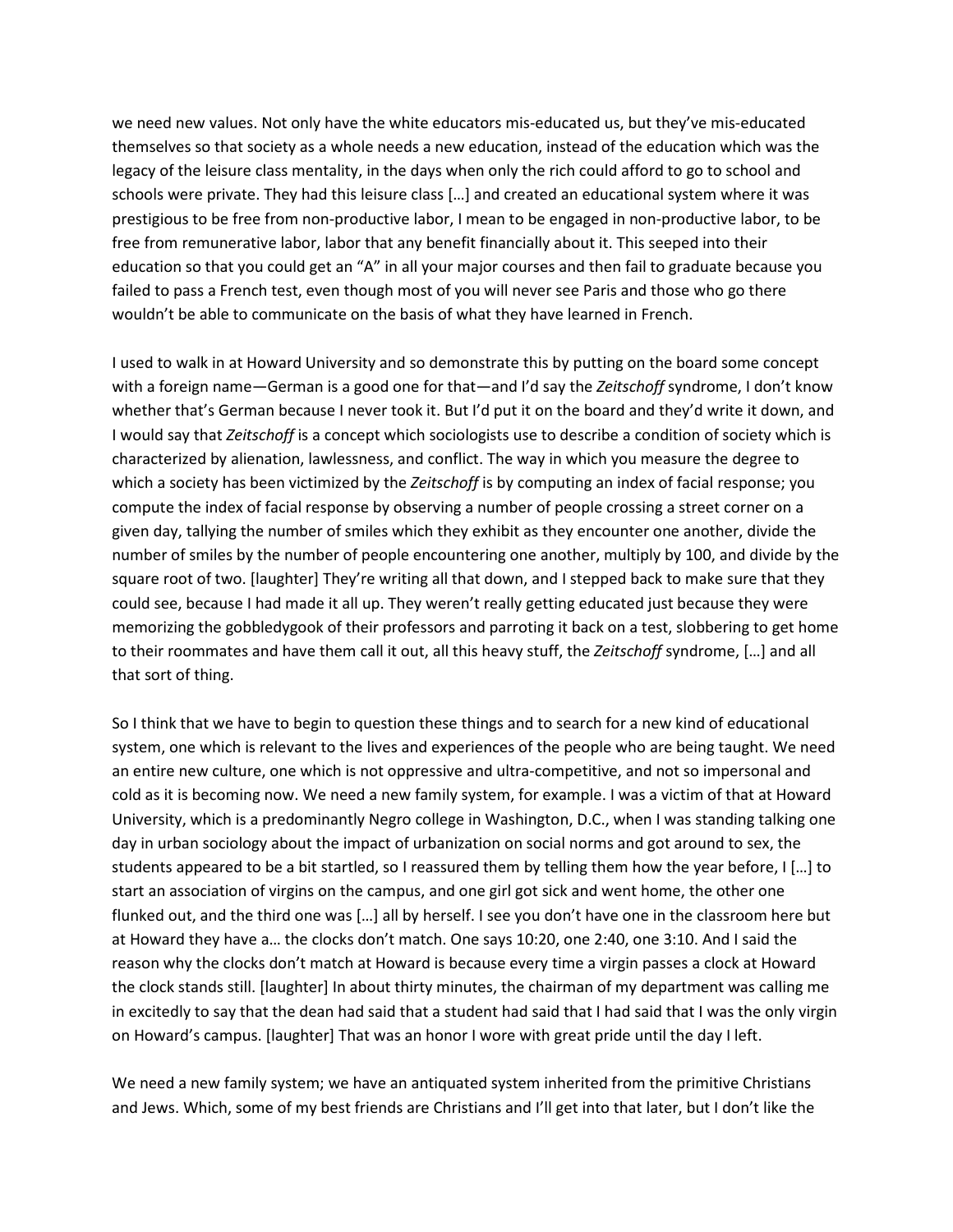kind of system they have. Because no matter how much we become economically elevated or politically empowered, we will not be equal in terms of prestige, which is one element of power, until… so long as we have to adhere to the monogamous system, which assumes a one-to-one sex ratio, or one man to every woman is available. Whereas a product of the Moynihan report of the census figures: for every one hundred non-white males in New York City, for example, between the ages of 25 and 40, there are 33 extra females. This means that somebody will have to be working overtime or somebody will have to live a celibate life. Meanwhile, they're killing and sending the most vibrant young Black males to Vietnam, to kill and die in a foreign land in a war they never made, which means that five or ten years from now, the problem will be even greater; there'll be a greater shortage of Black males and people such as myself will help out all we can, but we're not getting any younger… [laughter] to be able to live up to that demand.

So, we need a new family system. I was in a classroom about a year ago where an anthropologist had divided the African tribes into the "primitive" and the "Westernized." And she had the institutions, […] institutions, divided also along those lines. For the family system she had, in tracing one's ancestry, the matrilineal system for the primitives, where they trace their ancestry through the mother, while the Westernized tribes had the patrilineal system where they trace the ancestry through the father. And I pointed out to the students there that it's more accurate to trace one's ancestry through the mother, because you have to take the mother's word for it, and sometimes she doesn't know herself. In my community, a young fellow named […] William B. Jackson came home from school one day and he was very happy because he was going to marry a girl named […], and his father said, "Son, you can't marry [...]. I didn't tell you before. That's my daughter; she's your sister. Don't tell your mama, now." And he moped around and eventually his mother made him break down and tell her what was wrong. And then she said, "That's OK, son, you can marry […]. Don't tell your daddy, but he ain't your father." [laughter]

We have to search for new values, new norms, new standards, new institutions, of an entire new culture, a new society. We need a new economics. We have a system… we live in a system now where less than 1% of the people own more than 74% of the corporate wealth, and the 98% of us ultimately are employees of the 2%. Yet, they say that that is not a problem of inadequate distribution of wealth, but a problem of overpopulation, the population explosion. Although the earth's surface consists of about 1/3 land and only about a tenth of that is occupied by about 2/3 of the people, which means that we have not learned to live in the desert; we have not learned to built gigantic raft villages at sea; we have many dozens of edible fish that we have not started using. Yet we are shooting the moon and trying to get there, although I'm told that it's 260 degrees below zero at night and 260 degrees above zero in the daytime, which means when you get out of your uniform, your suit, your astronaut suit, after the countdown and all, you freeze to death in the night hours and thaw out in the daytime. This is the kind of thing which we do. When you go to enroll at the University of the Moon, we'll have to have round-trip transportation back here to see your relatives, and I watched the […] saying not long ago that what the whites are trying to do is to have them move to the suburbs and […] Blacks followed them there, they are now trying to sneak off to the moon and leave us here. But certainly it seems appalling to me when I come across a book, as I did recently, called *Standing Room Only,* which means that if we keep going and increasing the population we will come to the point where there is only standing room.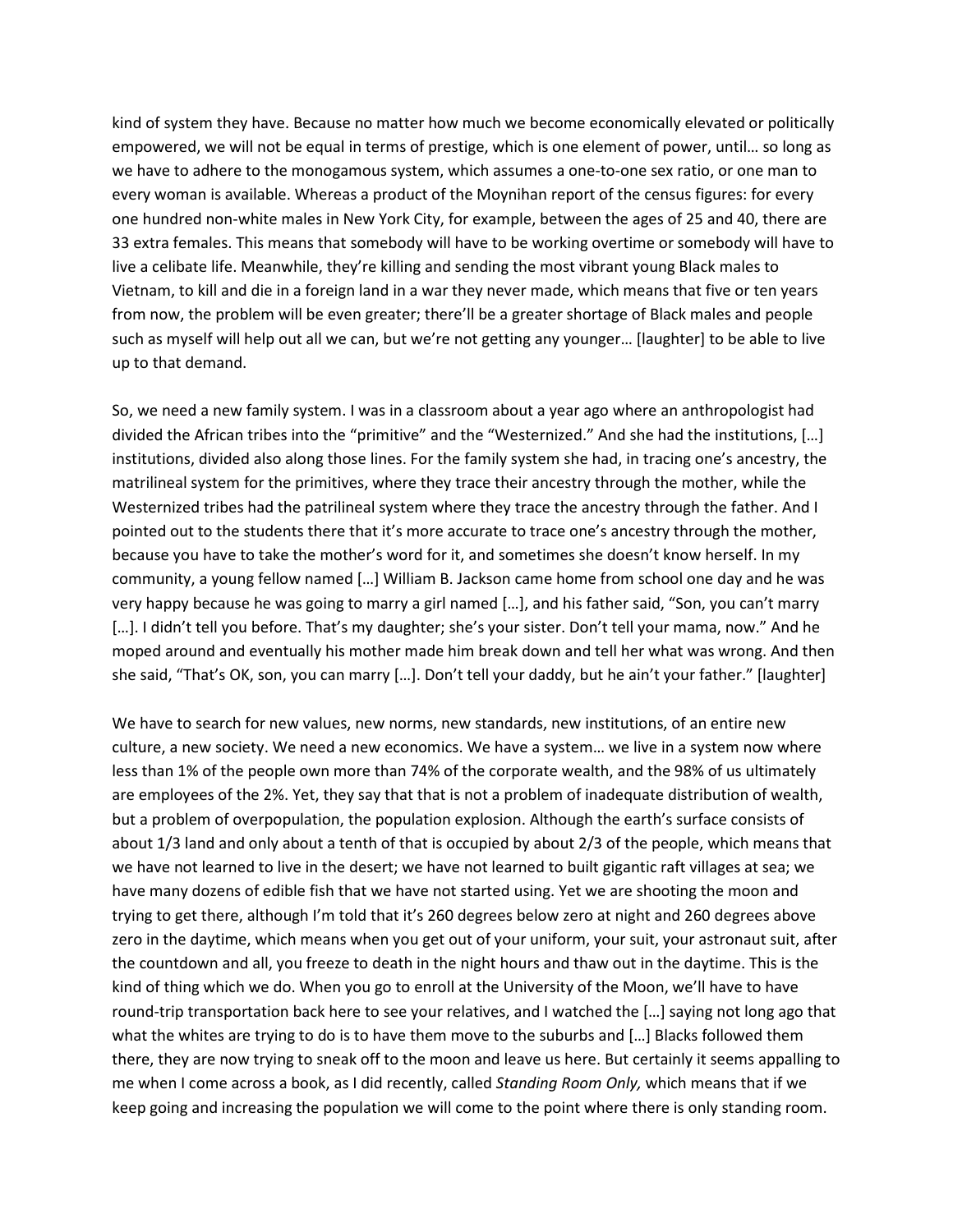It seems to me that at that point the situation will solve itself, because you couldn't very well do the things necessary to increase the population standing bumper-to-bumper with the next fellow. But I want to get away from these matters, because it's not my area of expertise.

We need a new economics, one which is not geared predominantly to the profit motive, so that we will not have the situation that we have now in major cities, where pollution is filling the air and they are predicting that we will need masks in 20 years to walk around on the street. We need a new economics because now, with the profit motive being supreme, we have beaches in Santa Barbara burning with oil where children used to play, and the children even of the well-to-do are both figuratively and literally going to pot. I see we've lost one white creature, and as soon as we get two, as soon as we get through the rest of them we can get down to business here. But we need a new kind of economics, which will provide new skills and new values to guide the use and possession of those skills. We need a new politics which will… not lead us by this myth of majority rule, which we now labor under, where they claim that the majority rules although the whites comprise the "majority" in the world at large and it doesn't matter how many we number among them, they oppress us no less. In fact, it might be that they oppress us all the more the more numerous we are. In Mississippi as against Maine and Montana, or in South Africa as against Sweden.

So I don't think that we need to bother with this "majority" business. They tell us that we cannot fight back even when attacked because we are too few in number, and yet the same people tell us that we can vote our way to freedom. Whereas I may be able to kill a […], I can choke one, set another's […] on a third, and drop a hand grenade in the midst of the and get twenty at one time, but I can't vote but once, and that's, as Dick Gregory would say, is between the lesser of two evils. So we need to not permit them to do this numbers game. In Rhodesia, the Blacks outnumber the whites 23 to 1. When Ian Smith took over, each of the 23 Blacks could have gotten around each white man, each taken a finger apiece, ten a toe apiece, and three any appendage that pleased him, and pulled each white man apart, but instead they groveled in the dark and and tucked their tails when the white men passed by, because of mental attitude and conditioning which they had undergone and not managed to escape from.

We could also use our women. They have the cultural belief that women should not be warriors. Although we now have technology where push a button, it is not the days when you had to take a sword and go man-to-man. I believe that we can double our numbers, more than double them, by using our women as warriors, because if they can cut and shoot up us Negro men, they can cut and shoot up the white man. So we have to, again, to seek new means for liberation and use whatever resources we have.

So this is the problem which we face, the problem of the seizure of power. Some share of the power in this society think that we don't understand well enough this whole concept of power, which I take it to be the key concept in human encounter. We need to study power and the nature of its behavior and the way in which it is obtained. I was just listening on the radio on the way down here, where some students at some college in Texas called Bishop… Dallas Texas, called Bishop College had just sat in in an adminstration building. I thought that we had gone through that, but they are just now getting around to sitting in in an adminstration building, which means that they imprison themselves and eventually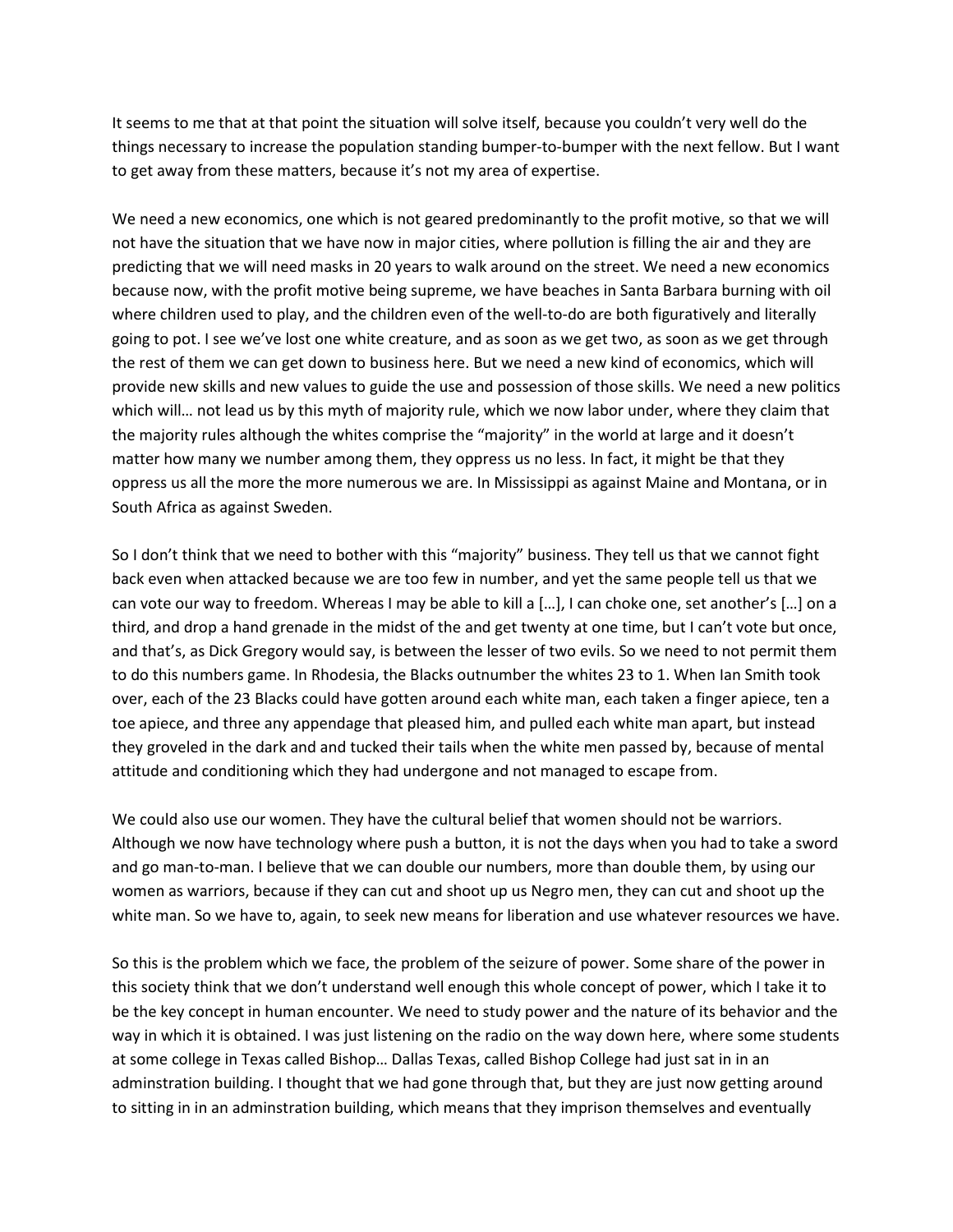they'll be arrested en masse, as was the case, 200 were arrested, because you have to come out of it eventually and they can just close the doors and get all of you at one sweep. This technique can be used to dramatize one's discontent if no other means are available, but otherwise it is a misappropriation of one's energy, because it means that you are seizing a symbol of power instead of an instrument of power. Many persons, many students seize the dean or the president and hold him hostage, a man who doesn't have self-determination; he has autonomy, and we hold him there hostage while he is not able to go to the trustees or the regents or the governor's office to get the wherewithal to grant the demands even if he wanted to do that. So we have to begin to center these things. We have to distinguish, for example, between power and authority.

At San Francisco State College, where I was chairman in exile last semester until I decided I was beating a dead horse and decided I could move to a broader level and hit them better from the outside through various projects which I'm getting together now, the higher power who runs all over the country sounding off was not able even to have the Black Studies faculty to assemble a meeting. He could not even hold a meeting all semester, let alone run the department, even though he has the authority to do so. He cannot find the department… he would not even meet with them because he didn't want me to meet whom they had chosen as chairman with the group. So he had the authority but not the power to run the department.

So this power, seizure of power, is paired up very intimately with the whole concept of culture. The position of obedience involves, ultimately, some choice of values. Patrick Henry—we are taught to honor him in school from the ground up because he said "Give me liberty or give me death"—whereas if a Negro says "Give me liberty or give me death" they try to give him death. It's a matter of values. If you value life above all else, above liberty, then it's a matter of your own choice. Nobody can make you do anything but die […] you bought into a particular space, opposition for a given period of time. I never will forget how this fact came home to me during my brief stay in the Army when I was observing a young soldier who had gotten out of goose-step during a drill. His company commander called him over to chastize him before the troops, telling him to run over to the corner on the double, come back over here double-time; he ran back and forth obeying the company commander. Whereas I thought that what he should have done was walk up and knock the company commander down because he was getting himself into a choice of values. The same as strong men such as […] and Nathan Hare who bow down to weak men such as Richard Nixon and whatever his other names are instead of exercising their own freedom of choice. Rousseau, as some of you may have come across, said that "Might makes right," but not for long, because eventually it is necessary to transfer that might into right or somebody will begin to question the right of that might. So this young gentleman I was discussing would have done better to have questioned the right of the might. Instead of obeying, he should have walked up and knocked the company commander down, in which case he would have been placed in the stockade and he would be alive today. But instead he obeyed, and that night when the troop went out on night […] the truck in which he was riding overturned and smashed his helmet, and they never did quite find out what happened to his head. So I saw very clearly that we cannot have the rule without the rulers, we cannot have the oppressors without those who, for whatever reason, are willing to be oppressed, and that we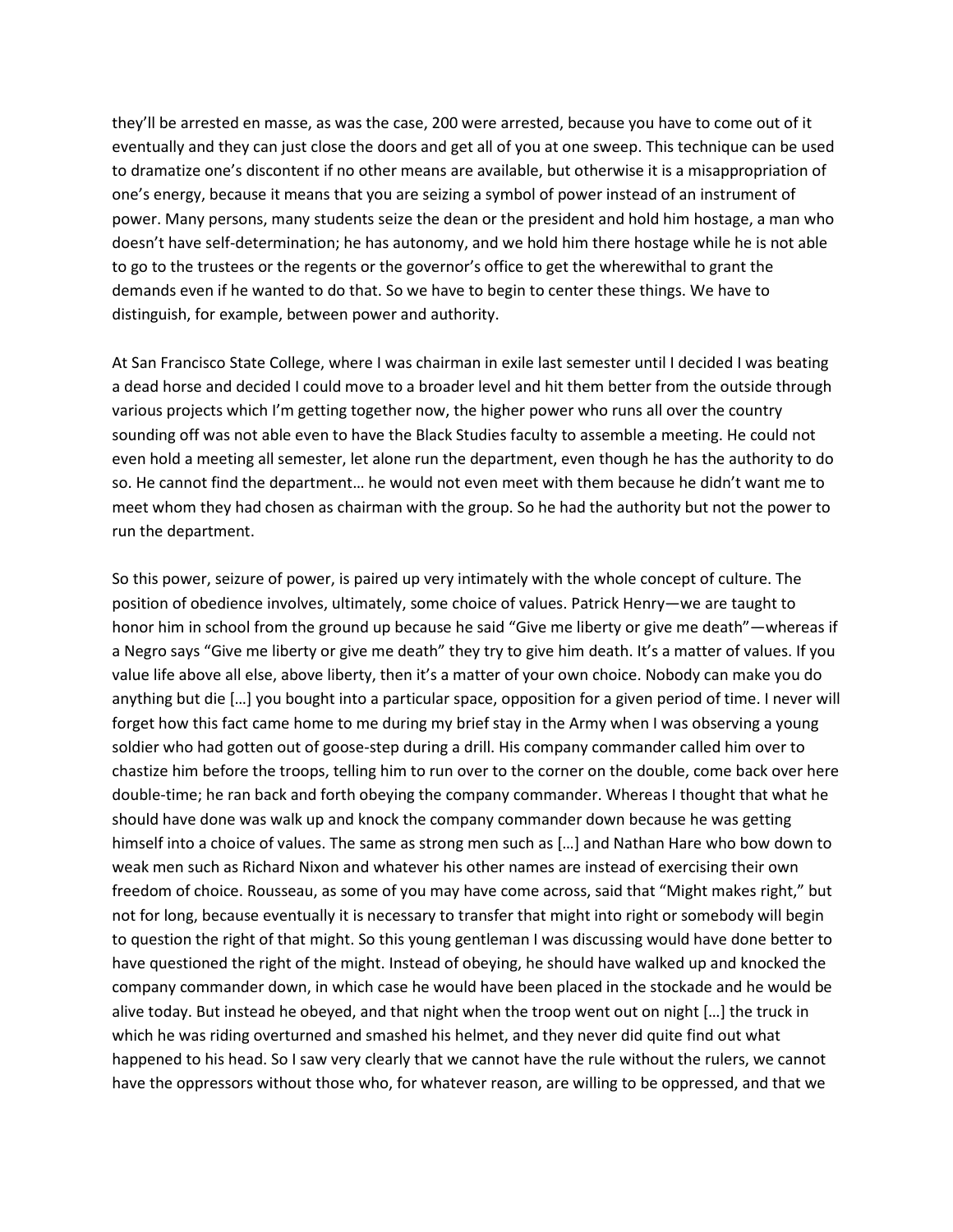have to begin to question these things and do something about it beyond merely rolling our eyes. If our race, in fact if the whole country, is going to be free.

I guess I'll stop here, but I think before I do that I want to show, since this is Black cultural week, the plurality of Black culture. Although we have been denied access to the full development of our culture in the same way that we have been denied full access to economic and political development. This is why Fanon was saying that we can never realize our full culture until we have become liberated politically and economically. Some people who seize the instruments of culture for their liberation fail to stress as well, to take part as well in the political and military aspects of liberation, which we must not forget. Although we have not—we have been excluded from the cultural arena the same as in the political and economic arenas and educational arena, which is a part of culture, we still have more finesse and a little more […] of what we have been allowed into. Take basketball, even such a thing so simple as basketball, where before the Blacks were allowed to play professional basketball, the white walks out with two hands and they did free throws like this… Maybe you all remember that. But when we got into it, we only shot with one hand; now they all shoot with one hand. We put a little more into it. They had to make a new rule for […] and those guys. Same thing for boxing. You remember those pictures where those white guys […], for good reason, they wouldn't let us fight, and they did it like that. But we got into it and we put a little finesse into it. [laughter] Like Sugar Ray and […]. [laughter and applause]

I started to mention dancing, but nothing's so pathetic as a white person trying to dance. [laughter] Even the way in which we ask a girl to dance is different, with a little more… with more finesse. A white boy says, "Shall we dance?" "May I have this dance?" At best, "Let's dance." But we might see over there, we let them know we are checking out […], let them know that we are checking them out. Then we get over there, "Hey, babe." [laughter] "Let's get this thing going, you know." [laughter] Walking… a white boy walks like this. [laughter] But we have more finesse. [laughter and applause] White boy comes up, sees you outside in the hall and says, "How do you do?" That "do" came out because I'm from down in the South and down there they say "Howdy do?" But they say "How do you do?" and I wonder, "How do you do what?" [laughter] We don't do it like that. We do it like this. [slapping noises; laughter and applause]

HOST: We'll now have a question and answer period if anybody in the audience has any questions for Dr. Hare.

#### [voices in background]

HOST: Excuse me. We have some microphones. If you'd speak into one of the microphones on the side so we can hear you.

AUDIENCE MEMBER: Dr. Hare, from a sociological standpoint, what factors do you contribute to the Black man as not being equal to the white?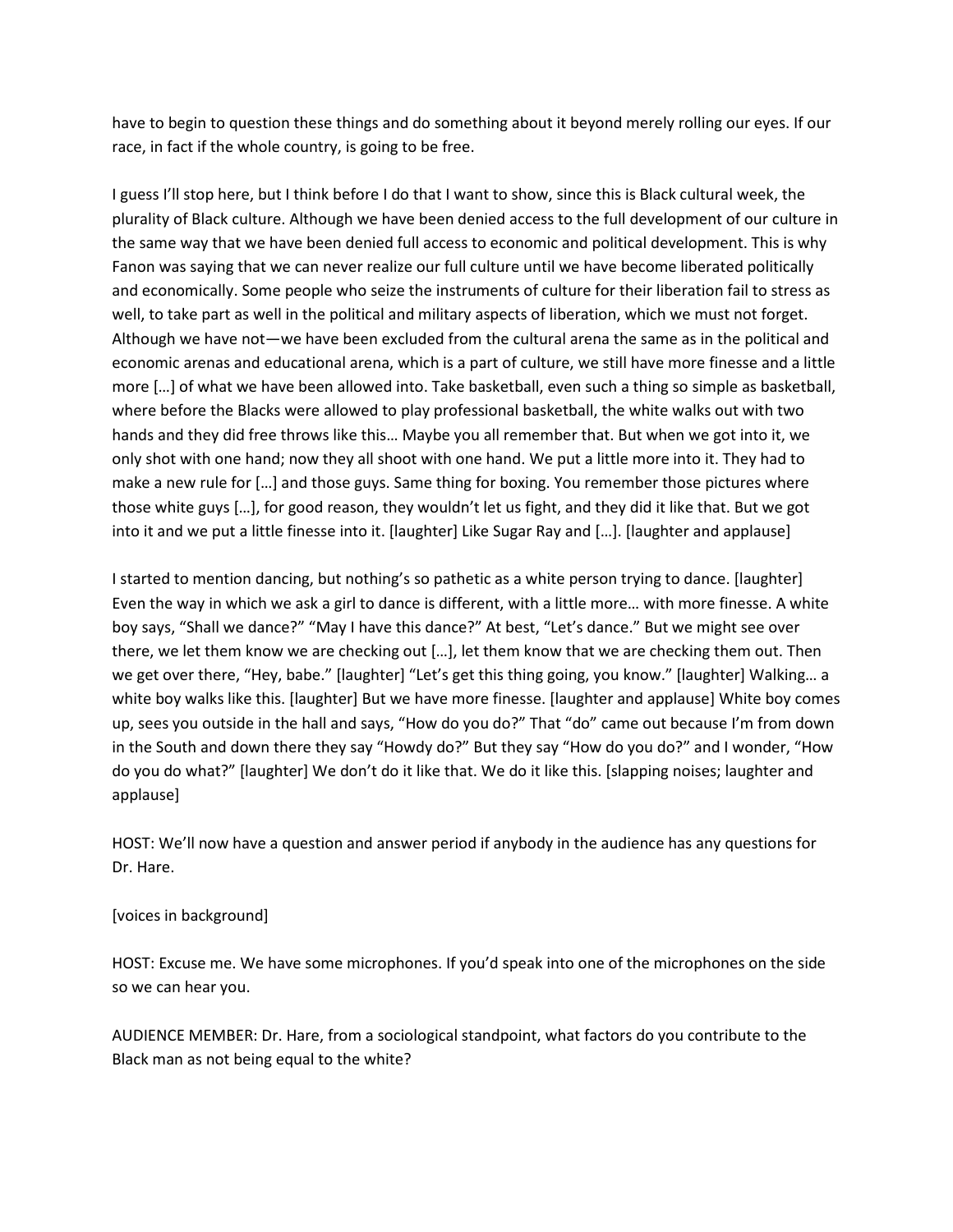HARE: Well. That's quite a big question. It almost encompasses everything. From a sociological standpoint, […] we have to go back through the history of the Black man's condition, our first encounter of Europeans or whites and Africans or Blacks, where white men who had few resources in his own land—Belgium, for example, cannot support itself without host countries such as the Congo, where they've got Lumumba. So they had to seek other means to get more out of the land; they had to get a greater medium of exchange of goods that they didn't have and services that they didn't have, so that when they finally found this impossible, inadequate, they built ships to go across the ocean even though they thought that you'd drop off into a pit of demons when they got on the other side. They were searching so much for new resources that when they came into contact with other peoples, they had two basic weapons which they used. One was ideological and the other was technological. So that they fought first with ideology in order to make you susceptible to their exploitation and if that didn't work out they used their technology on you. In Hawai'i for example they tried to convert the pagan chief to Christianity and failed, and then they gave a commoner some guns to overthrow the pagan chief. So this is what they did. They took up the sword and launched the holy Crusades while they told us to turn the other cheek, and while we were turning the other cheek they were kicking us on our other two cheeks. [laughter] So they used these means to keep us down. I'm not… I guess I don't have anything against Christians because as I said some of my best friends are Christians, and I got baptized early, but I did it at the wrong time during the so-called Lord's Supper which is a European cannibalistic white Christian ceremony where the Christians… the Lord doesn't eat anything at his supper but the Christians actually proceed to eat the Lord vicariously through his blood—drinking some grape juice; if you've got a hip preacher you can have some wine—he'll have the bread, some old bread crumbs made up to symbolize the Lord's body. I joined at that ceremony because […] was the preacher. Then he took me out to the creek and a couple of deacons grabbed me, on each side, and escorted me out to the center there where the preacher was standing, and he grabbed my nose and he said, "I baptize you in the name of the Father, the Son," and some kind of a ghost, and dunked me under. I almost drowned, but I still am not bitter about that. As a matter of fact, some of my best friends […] they are Catholic, but I read recently where they have a million nuns in the world, and if they're going to take that many women out of circulation it needs to be questioned. [laughter]

I'm not bitter about that; I'm not bitter about anything. In fact, I... [...] could not be better in this society, and I went through all of their training. It is training, too, instead of education. So I adjusted to a maladjusted society, which is self-defined by the Kerner Report as racist, as maladjusted. I eventually came to realize that I myself was maladjusted, if I'm adjusted to a maladjusted society, and if we do not reject that society which rejects you then in a roundabout way you are rejecting yourself. Anna Freud wrote a book called *The Ego and its Mechanisms of Defense* and pointed out that it's normal to be bitter in a bitter situation. Even racist Rudyard Kipling, the poet, said that if you could keep calm while all around you is chaos, maybe you don't fully understand the situation. If somebody sticks a pin in you, in some portion of your anatomy, and you don't yell out, maybe there is something wrong with you, or that portion of your anatomy. If somebody is pointing a gun at you, having shot your mother at the count of five, having shot your brother at the count of five, and your sister at the count of five, and gets to you and gets to three and a half and you don't get emotional, then you're being unreasonable. [laughter] So, contrary to what psychologists say, emotion and reason can go together. In fact, they can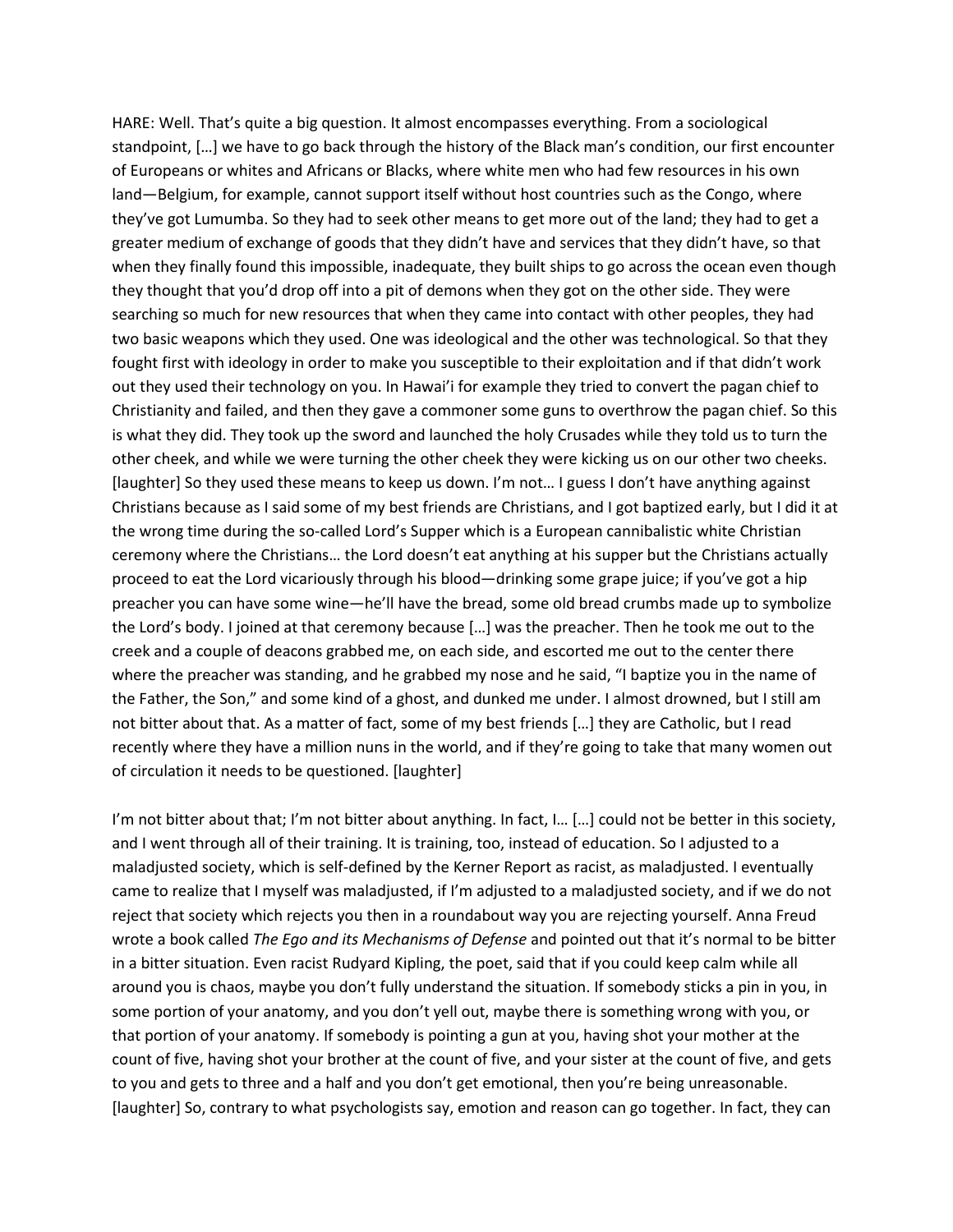stimulate one another. I'm not bitter about anything, but I think that… you see that it's taken a very circuitous route and I've deviated all around here because it's such a long story how the Black person got to be unequal, and I could go on here all day on various aspects of that. You could go into the whole sociology of the "house nigger" and the "field nigger"; there's American racism […] that […] wrote about, and you could go into economics; you could argue the whole question which is being debated by historians. Although I do not claim to be a historian, but there's a debate as to whether slavery was merely a stage in the development of capitalism on the one hand, whether it was merely a lapse in the morals of the Christian democratic fathers; and we could go on into all that, […]. […] continues the study of history. He pointed out that… even before he died, he wrote a letter saying that people did not metamorphose… his historical analysis of the development of capitalism in Europe to a historical, philosophical system that all peoples would be […], and he realized the mistakes about some of the nonwhite world such as India. And Mao and Castro in our own times have shown that you can skip some stages in his process.

So I think that the major problem facing the Blacks in the years ahead, who now seem to be in the […] to remove inequality, they now seem to be in a transitional space between an early stage of revolution and the next. They don't seem to be able to make the leap into the next stage, the stage of combat, as […] would say, because they are victims of conditions which typically occur in revolutionary endeavors where, when the people rise up and the oppressors come down, then they feel too weak to fight the oppressors and they turn upon themselves and fight among themselves and engage in vanguardism and engage in other kinds of symbolic quests for freedom, using, in our case, […] to hide behind in some cases, and African costume and whatnot to symbolize […] which we do not have. And I'm not saying that… I don't have anything against African costumes; I think that they should be used, we should have an identity worldwide. As a matter of fact I have one in my bag but I didn't have time to put it on. I thought that it's kind of cool up here anyway and the African brothers and sisters wouldn't mind me looking a little European today.

This is what we seem to be unable to come out [of], and we need now most of all a unification of the forces within our struggle, the Panthers, the Muslims, the Republic of New Afrika, and whatever you have, new groups which will come into being in the future. Back in the early sixties, they were toying with the idea of putting the Black Muslims on the subversive list, and I was speaking to the national capital area civil liberties union about that and I told them that one of these days they would wish they had the Muslims back. That's already come to pass. In '58 they were saying that the NAACP was a Communist front; now they wish they had the NAACP. We've had Black Power since the Muslims were being raided, their temples were being raided; we've had the Black Panthers, and eventually, if things don't change they will wish they had the Panthers back. We thought […] would change, you see. Some people have a problem with keeping up with the times and changing with the times, like Roy Wilkins, for example, who was very well in his day but now should be retired like all […], and […] should be put out to pasture.

I once did an article called "New Roles for Uncle Toms," in which I sought to distinguish between the pathological Tom and the functional Tom. The pathological Tom is one who is sick with his Tom-ism, he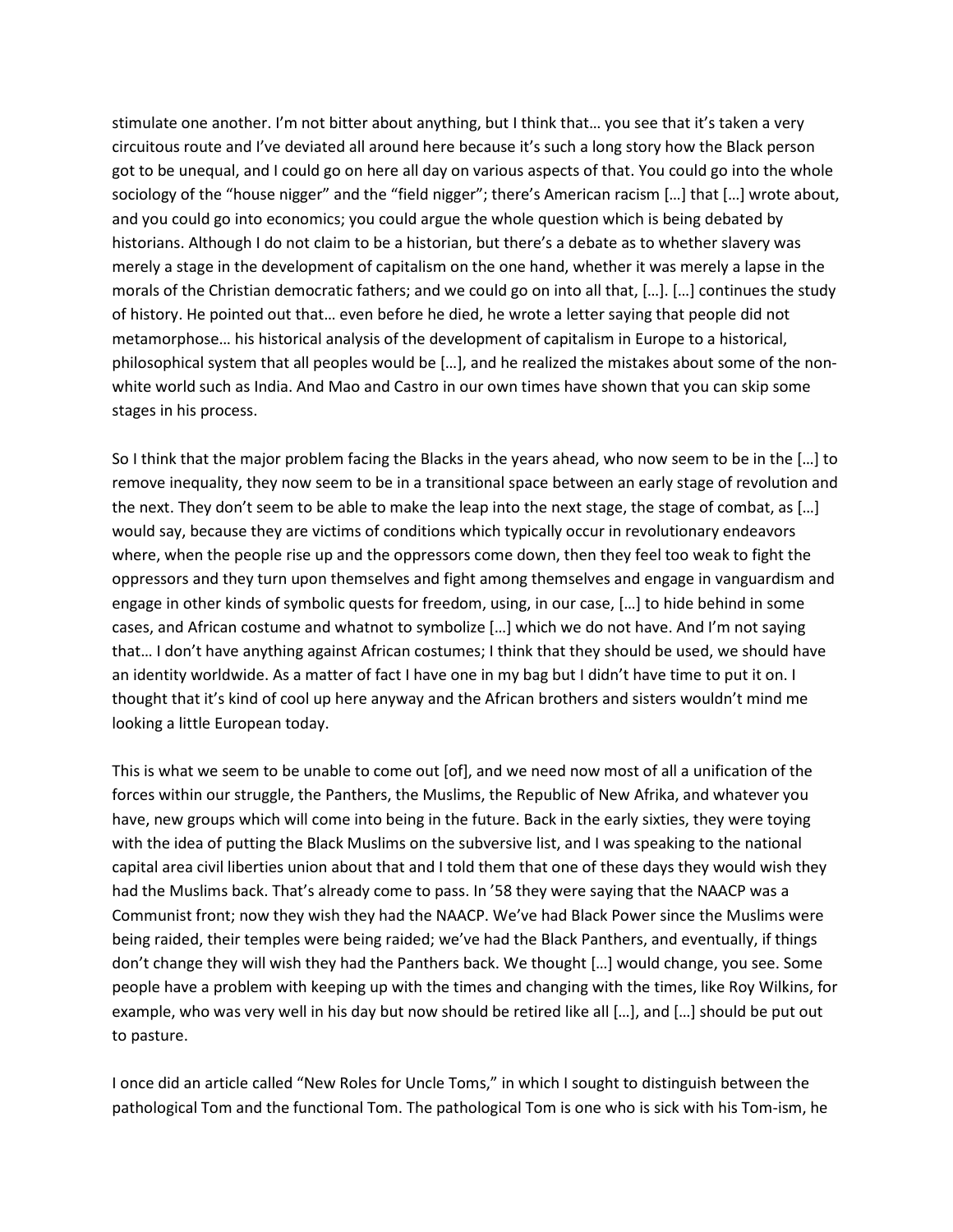really believes in it, whereas the functional Tom, potentially functional Tom, is one who really desires freedom but does not have the courage or the commitment to do the things which some people who call themselves militants may do. I think that we need to begin to use the functional Toms; for example, we could apply for a \$2 million grant for the […], and we'd hold a press conference and denounce him as a Tom; he could denounce us as extremists, and then we would pour drinks that night while he collected his \$2 million and gave us \$50,000 to buy our own operators with. We need Black history with a blond wig. In the Pentagon, for example, when the president, Nixon, […] to Detroit or Watts or wherever, and mistakenly […] make an error or something and send him to LBJ's ranch, and give us a little time to get things together. I think we need to use that, I think we need to even have a Tom of the year, have a banquet and choose a Tom of the year. It would be the best Tom that ever lived… [laughter] I think that we even need a hierarchy of Tom-ism. We could have a chief Tom, assistant to the chief Tom, associate Tom, assistant Tom right on down the line there. [laughter]

We need to unify all the forces, all the possible [...] for as much support as possible, because our practice is getting greater. As we escalate our struggle, they have moved on various Panther headquarters in Chicago and Los Angeles and elsewhere, and just up in Seattle, and mayor said that he resisted the idea which was put forth by the federal government; here they turned around and said that these simultaneous raids were not planned and that they were merely accidental. But anybody knows that when a thing happens once it's an accident but when it happens two times it's a coincidence and when it happens three times then it's a tendency. So we have got to get ourselves prepared, because even though they retreated now, when the Blacks unpredictably […] the decimation of the Panthers, they attempted to decapitate the movement, to behead it with Ahmad Evans of the Republic of New Afrika, one of those groups in the East, waiting on death row, with Stokely and […] driven out of the country and others in jail, we need to unify and prepare, because they'll be back as soon as they feel we have lapsed again into complacency and contentment, which is awfully easy for us to do.

I talked a long time on that; I won't do that next time.

[audience member asks question in background; off-microphone]

HARE: She wants to know what Nat Turner did after the oppression of Black men. I don't… what she means… I don't…

## [audience member continues]

HARE: Yeah. Yeah. Well, Nat Turner was my favorite of the slave insurrectionists, because his name was Nathan, like mine. I used to admire him from the ground up before the white folks discovered him. I thought he would be all my own little secret, and I always wanted to write a biography of him one of these days and I still may do that; Styron doesn't preclude that, his novel, as you know. Because "Nathan" is Hebrew for "Gift of God," and there aren't too many gifts around of that nature. But Nat Turner was successful, compared to the others, because he did not fall victim, as I was talking about earlier, to this myth of a Georgia rule. The other guys, the major ones, Denmark Vesey and Nat Turner,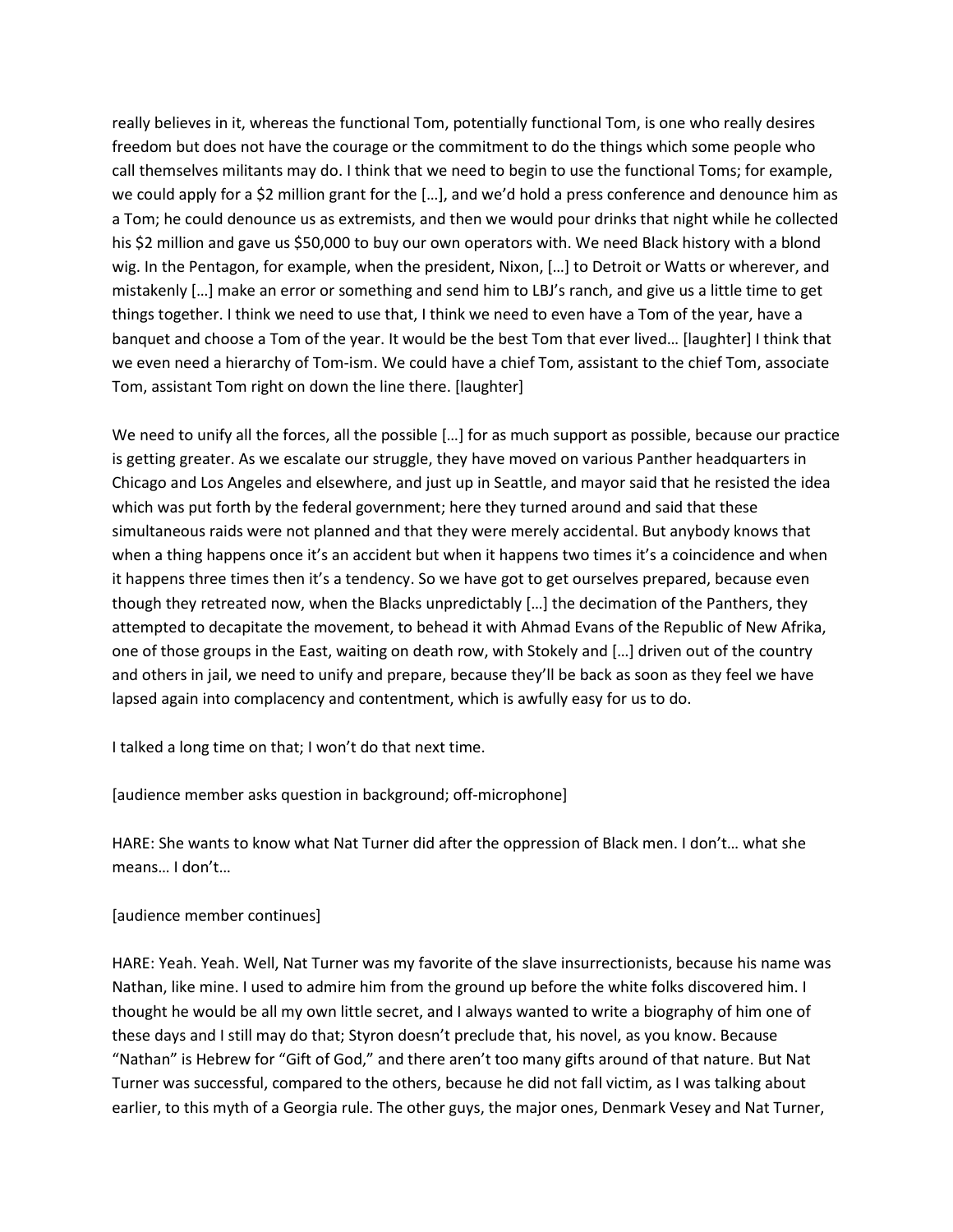could have been free, but he returned to help to free other people after he had run away. You'd find him to be a General Patton among slave insurrectionists; they had motives which were impersonal, which did not give them personal gain except of an indirect nature. Whereas the persons who… the Toms, the so-called "house niggers" who squealed on them, did so to get freedom, did so to get fifty dollars a year, in the one case, for the rest of his life, or whatever. But they were opportunists for reasons of personal gain involved there. But anyway, some of them, when they started to have a slave insurrection, would try to amass as many Black men as they could, and one guy—I forget which one it was—either Vesey or […], somebody, went out to Petersburg Virginia, just outside of town one Saturday night, with some ten thousand Blacks, and the whites who had been accustomed to seeing Negroes going into Petersburg on Saturday nights to have fun, to escape, to get respite from their weeklong chores as slaves, were a bit curious when they saw these Blacks going out of town all of a sudden on Saturday night. So they followed them, and arrested them all there. So the same thing, every time they'd get people together, somebody would squeal before they even got going. But when Nat Turner started, he started with four. Four trusted persons, see. Just four. And he met in the woods, at that point in time, and there was one other fellow there with him named Will that one of the guys had brought, and he was concerned about that. He asked him what he was doing there, and he said he wanted to be free just like he did, and he asked him was he ready to die, and he said he was, and so he let him stay. Otherwise he would have had to kill him so he wouldn't tell, maybe, you see. But he went out with these five men, and as he came across the whites he would do them in and pick up the Blacks who wanted to follow him, so that at one point by the time they got […] they'd picked up 70 Blacks.

He could have kept on going, but he made a mistake in that he seemed to—so far as I can get it through history—he had too much sympathy. Sympathy is a glorious thing, but it doesn't mix too well with war, and people who play with war and think they're playing a game of love will make a mistake, and of course we can profit from their mistakes. But he let off a poor white, there were some French people there who were also liberals, talking, and he also let off the house… the […] Negroes, and one of them went and told the white man that he was doing that, killed off Master Tom, Master Joe, Missus, whatever. So they came with the militia that was there, troop forces, and got him. So I think that he certainly… he raised the level of consciousness on the part of people, although he failed in that specific act, because after that the oppressor, as is always his way, began to use repressive measures as he is doing today. We got into the Black slave codes and harsh measures of oppression, so that eventually you had not only them but white sympathizers rising up, the abolitionists and John Brown, who went out and killed and died in his efforts. This led to the Civil War. I think that you can trace the Civil War back to Nat Turner. That was his role in the struggle.

AUDIENCE MEMBER: Dr. Hare? Are you through? I'd like to ask you a question.

HARE: OK.

AUDIENCE MEMBER: It goes back to the sociological… from a sociological…

HARE: […]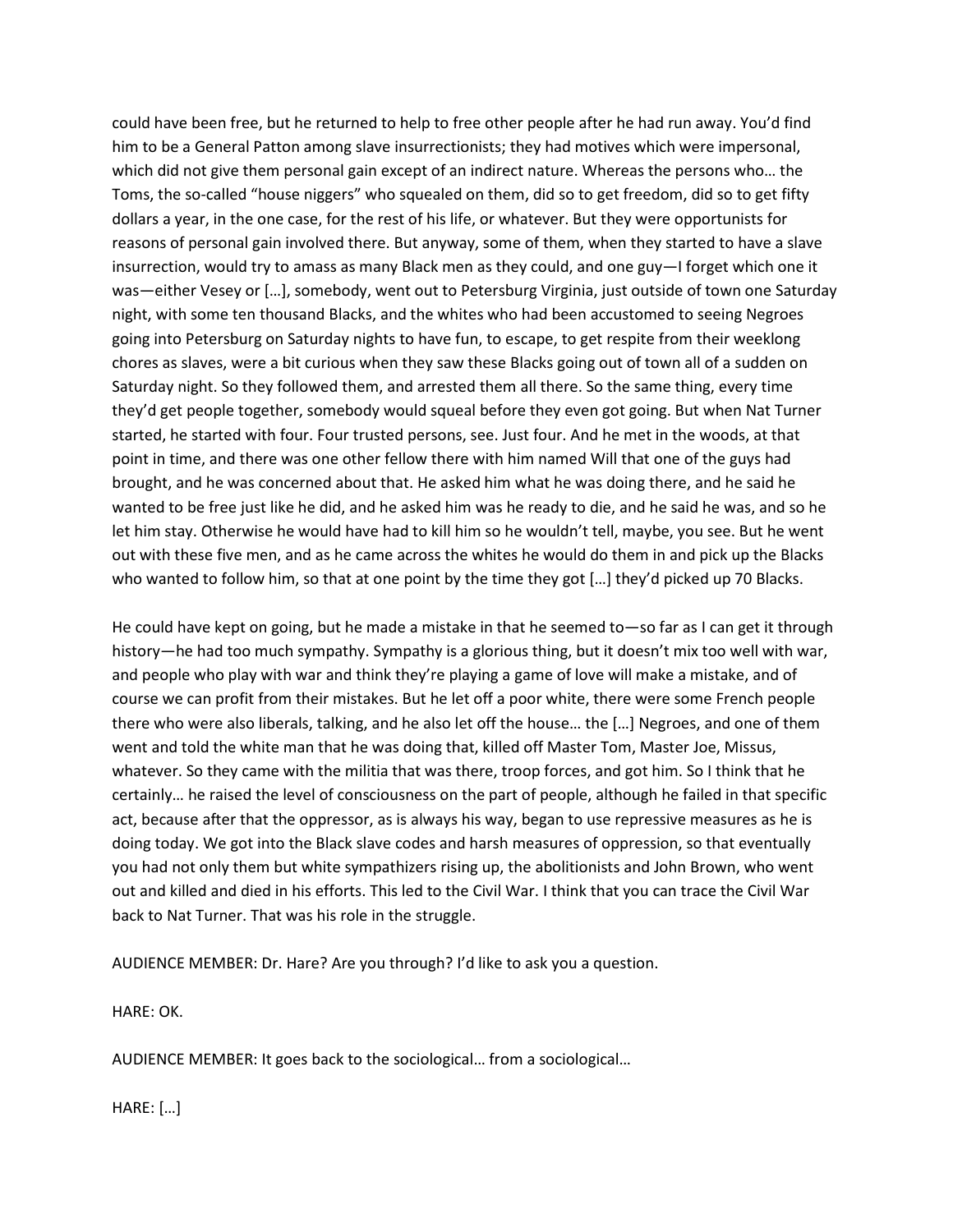#### [some voices speaking simultaneously]

AUDIENCE MEMBER: Well, so that there isn't any loss… Am I coming in clearly, Dr. Hare?

HARE: You're coming in quite clear now.

AUDIENCE MEMBER: Fine. Very good. My name is Andre Johnson. While I'm not a student at the moment, I am speculating on a possible school program in the very near future. Now then, in direct relationship to escalation of war and tyranny both in Vietnam as well as in this country, and the Negro so-called National Liberation Front, in which they vilify the race conditions and […] segregation which they contend to be up against, Lloyd Kelmer made a statement five years ago, 1965 to be exact, that out of frustration of despair, the Negro would ultimately align himself with the Black Muslim nationalists. Now then, my question simply is in terms of significant quarries, Dr. Hare, how do you see the integrity of a statement like that, and furthermore, how does it correspond with your immediate ideological future? Even more so in respect to the so-called conditions that the Negro is contending in the South, as well as up in the North?

HARE: Well, I believe that revolutionary action varies by time and place, and you might have a different thing in Mississippi as against in the West where there are many Mexicans and Orientals who are similarly oppressed, though not to the same degree maybe as in the South, the same way. So I think that the Muslims have taken a different approach and one which is less aggressive; this could be an effort on the part of that process that Blacks would take the same thing, and put all their energies in trying to become more… clean themselves up and become more middle-class and whatever, although I don't want to detract from the great impact which Elijah Muhammed has had on the movement. A lot of the things which we do now are taken almost verbatim from some of the things he was advocating in the forties. People take out what they want and leave the rest […], which is of course the proper thing to do in any case. So I think that the future ideological success of the Black liberation movement will rest on some combination of class and color. This has not been worked out at the present time. Marx was aware of that; he didn't live to do it. He said in *Capital,* the first volume of the first edition, that labor with a white skin cannot be emancipated where labor with a black skin is branded. That means that of course you can't have class equality, economic equality, as long as you have racism, and vice versa. So we have to develop a new Black ideology, one which can combine the elements of class and color, and this is what we are trying to work on, some of us in San Francisco in the Black world foundation, the *Black Scholar*. Although we have it as an open forum for debate and discussion, so that anybody who has any ideas can let them clash there, because we don't have answers now, sufficiently, obviously. Therefore we have to work toward developing that. We have to begin to look toward our long-range goals. We live in a society which is of a push-button nature. We have instant rice, instant peanuts and whatever, and we have to begin to be more scientific. Instead of just wanting instant victory… we think that we picket one day and sit in the next that we will have freedom tomorrow, but that's not the way it's done. I'm not advocating gradualism, but we have to become more systematic and more scientific; we have the white […] shooting the moon but they are also transplanting hearts, and the persons who live the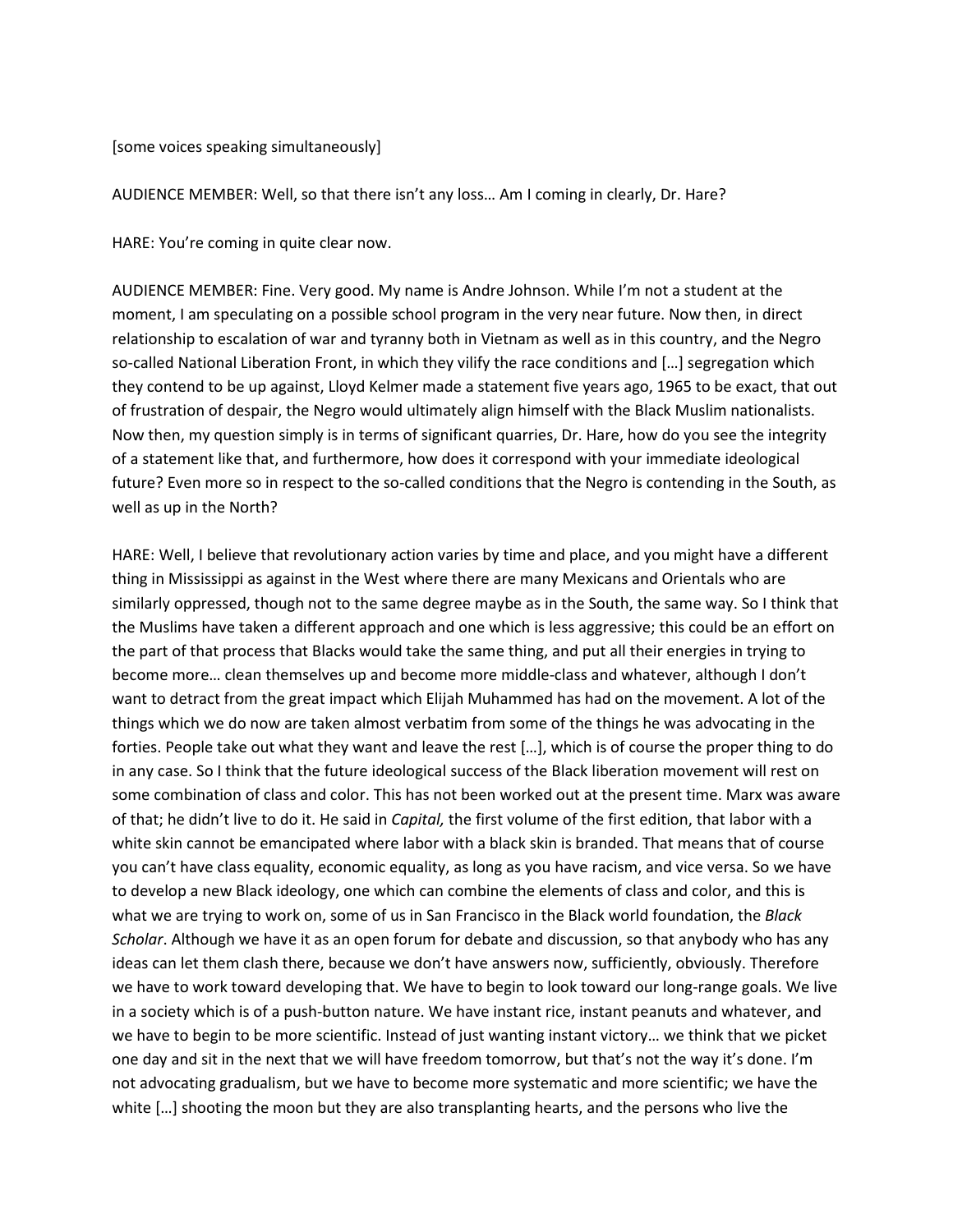longest are the white persons who get Black hearts, the Black-hearted whites. I was reading where Billy Graham was saying that you can still see the Lord if you donate your eyes, and in […] they had an article about a Dr. P.R.M. Howard of Chicago who was saying that they're now transplanting hands and arms and toenails and gizzards and whatnot. They're experimenting on transplanting… indeed, they're experimenting on transplanting sexual organs. And if they get that together, there won't be a Black male in this country who will be safe. [laughter] So we have to become more systematic, more scientific. The white man has his computers going, and he looks ahead and plans ahead thirty years whether the freeway will come through your neighborhood and break it up. And you run around yelling for integration and he's disintegrating you. Not integrating you, just moving you over and disintegrating what you have. You can't even hold on to what you've got, let alone get more. So this is what we have to do, to begin to figure out at the same time not letting up on our present struggle, but we need to have some people free some of the time to search for goals which can move us. There's an effort among Blacks at large to seek freedom; we need a sense of sacrifice, a sense of struggle. We have people […] a bus and whatnot; that is a noble endeavor, I did it myself, drove a cab, drove a wagon, and […] had to push it along sometimes when the […] was too poor and too old to do it all by herself. You have these people who make maybe \$6000 a year coming up to me because I got fired from San Francisco State they did the same thing after Howard—and feeling sorry for me, as they rush off to catch a bus at seven o'clock in the morning to get to work, in order to work all the year so they can get two weeks' vacation. They're feeling sorry for me, and it makes me sick; they make me sick for themselves. So we need this sense of sacrifice and not try to hang onto nothing. People work so hard to hang onto nothing. Or next to nothing. We need to gain the will to struggle until the day we die, to struggle in a […] manner until we have brought the oppressor down. We don't have that at the present time, but we're working on that sort of thing, and it will be, I think, the key instrument of the breakthrough in the future. People always ask about the program, they want a program. But if they have a proper orientation and mental attitude and a sense of values then they will devise through their own ingenuity the program which fits their own particular situation, and not just try to borrow one wholeheartedly from some other place which may not relate to the particular culture, the particular demographic distribution, the particular economic conditions or politics of their own locale and their own era. So we have to, again, be strategic about this, develop new weapons of struggle. We have the Molotov cocktail now, for example, which I take it to be an alien instrument imported from Russia. I'm working myself on what I call a […] cocktail, which does not… which has a […] detonator and does not explode all by itself, but when a policeman comes in to inspect it it responds to the temperature of his body and blows up in his face. [laughter] But I don't want to talk too much about violence, because they are facing a gun charge already. Next month. So if anybody says I was up here talking violence, I was talking about science, not about violence.

#### AUDIENCE MEMBER: What do you think should be the educational plan in the Black community?

HARE: This is in an embryonic stage. I think that the educational plan in the Black community has to… that the key to this is the ideology, which we are still working out, that it must be revolutionary. I feel at the present it must combine revolutionary motives and nationalism, and not get bogged down in either direction to the exclusion of the other. But this is the most important thing—but I think that the problem now is that you have the Black Studies program being co-opted and corrupted and distored all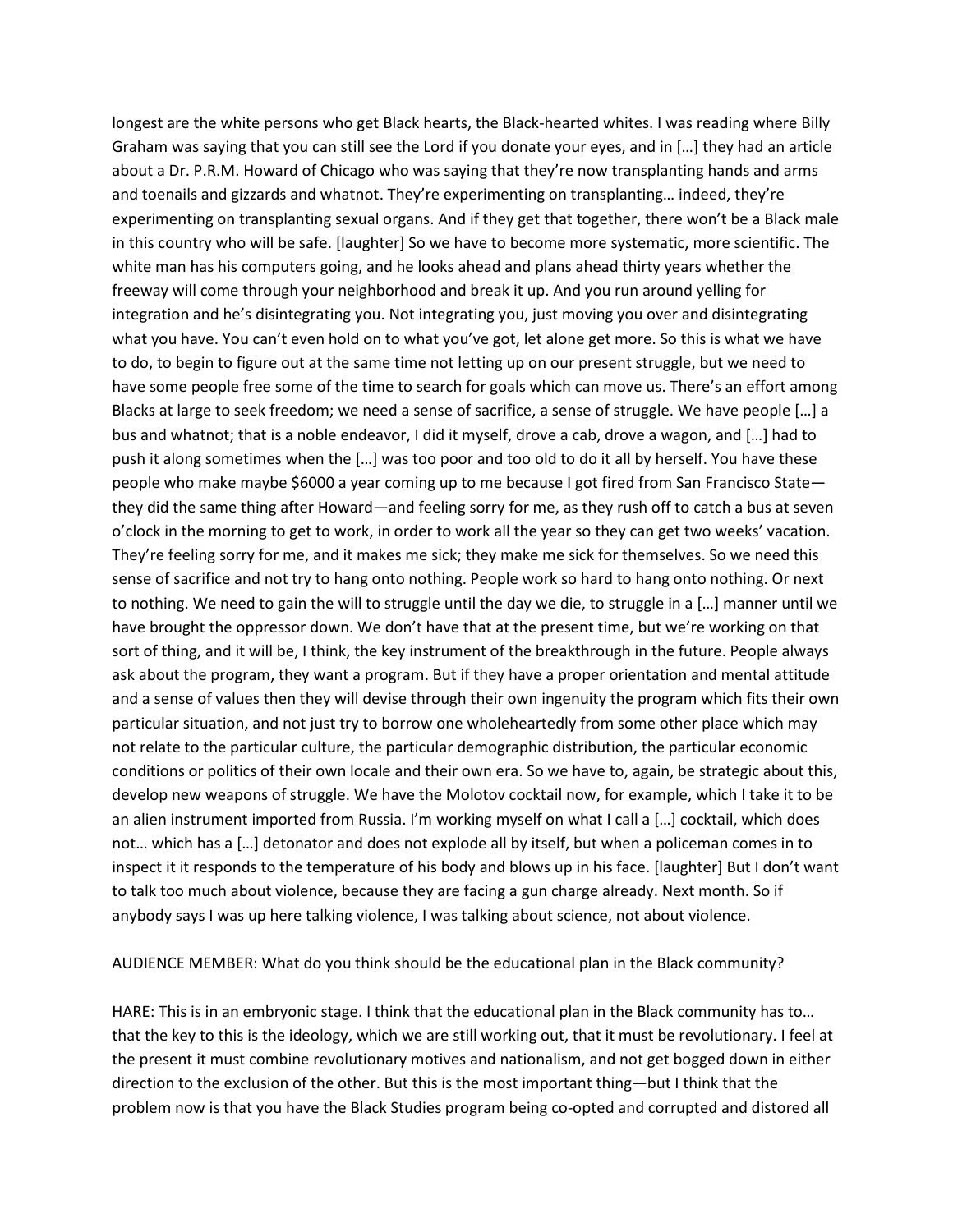across the country so that you have three basic types emerging. One is the Negro Studies program, even though they call it "Black Studies," except in Mississippi they call it "Negro Studies," […] there at one of the Negro colleges… […] or something like that. It consists of some Negro […] or some fellow with Black skin, though his mind may be white or conformist-oriented, who dusts off his old courses in Negro history or Negro literature and renames them "Black" or "Afro-American," and teaches them with the same attitude, the same approach, the same assimilationist, conformist ideology. Then you have Afro-American studies, which most students… what I call "Afro-American Studies," they call "Black" in most cases, or equally so, but I want to call it "Afro-American" because it's geared to that idea of cultural nationalism, […] cultural nationalism, so that they only study mainly poetry, art, and music, and history, which are these comprised, and likewise are comprised what I regard as the expressive phase of Black... element or aspect of Black Studies. But you also need the pragmatics, because education prepares one to function in an organized society; that is, it teaches… it has the function of transmitting the skills and the laws and the deportment which the persons who run society regard as… those who are influential regard as desirable for persons who would play socially approved roles. Blacks have to be prepared to deal with that society, to function in that society, which is justified as racist, […] by the Kerner commission, which had a couple of token Negroes on it, Ed Brooks and Roy Wilkins. And Ed Brooks is [...], and an American first and Negro second, and we're trying to figure out a way to [...], but they said that it was a racist society, therefore the education for Blacks which would be relevant, would be correct, would prepare them to deal with racism, to oppose racism by not only any means which are necessary but also by means which are possible. This would involve […] science, you see, math, as well as culture, painting, poetry. You're talking about […] and how bad you are, and you're not doing anything. Frederick Douglass said a hundred years ago or more that he who would be free must strike the first blows, and you're just now getting around to raising your fists and you raise them at each other mainly, which does not hurt the white man's cause much.

So we have to begin… Black Studies, ideally… any course can be Black. There are two basic approaches, as I said, on making a course Black. One is the historical approach where you intersperse whatever you teach there in terms of content with the contributions of Blacks and other non-whites—algebra, for example, coming from the Arabic; Phoenicians inventing geometry; and in the present day, even American Black contributions such as the first guy to operate on a human heart being a Black man and so forth. So you have science that is Black, and we do have a course called Black Science at San Francisco State College. Black math… we need to… Black math has to relate to the everyday needs of the Black students in education. This is another instrument, the instrument of relevance as they relate to the experiences and interests of the persons being taught. So that in a math course, for example, it would seem an ineptitude, to be idiotic to teach fifth-graders and sixth-graders who are in the Black slums about stocks and bonds and promissory notes, which they will probably never encounter, certainly not under the present conditions, until much later in life. But instead of talking about stocks and bonds and promissory notes at that point, one might say if you loot one store and burn two, how many do you have left? [laughter] And the Black student might want to check this out and see how it relates to his needs, and it might be something he can use. Let *x* = time, *t,* where a rat escaping a cockroach from corner A of a bedroom to corner B, perpendicular to corner C, with the cockroach traveling one mile an hour and the rat traveling fifty miles an hour, at what time *t* will the rat overtake the cockroach?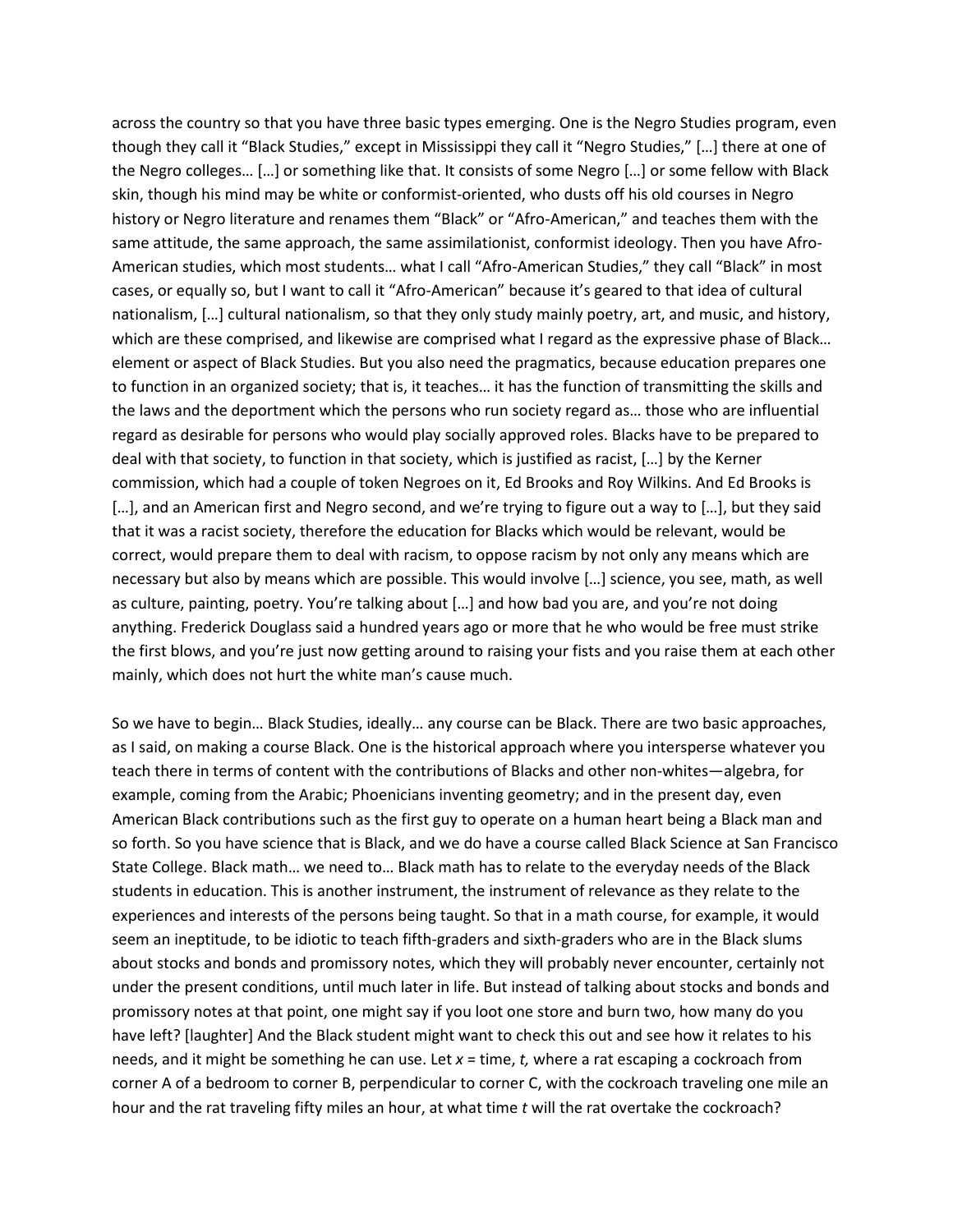[laughter] I don't think that as a mathematician you can do better, so you can take it and go if you're a mathematician. But this is the kind of thing… we need a new math. We also have to rewrite history, and some other things, and not get bogged down in the past, however. I was up at a white […] college some while back, and they pointed out that a Harvard University dean has been up there with […], with Greece and Rome, picking up […] and said that there were colored people in ancient Greece and ancient Rome. And I said, So what? Now they're going to blame us colored for the fall of Rome. [laughter] But as Black people we do need to rewrite our history, because any people seeking a new future always look to the past to see how they came to be in their predicament and what maybe they can do to get out. They use the past as a collective destiny and as a springboard in their search for a new future, but somewhat get bogged down. I think that we can look to the past only as a means to an end, and that means we need to look more to the future.

AUDIENCE MEMBER: OK. The second part of my question was that, well, right here in Portland right now we have a lot of trouble with the schools. I don't know if you've heard about it, but anyway, I want to know what you feel should be the plan for educating people in the Black community. Is it busing? Or is it decentralization of the school district? Or should we try to make all the districts… I mean, leave them as they are? I mean, this is happening nationally.

HARE: As to that question, there's no monolithic answer to this thing, certainly not as we know it now. A fighter with one punch, no matter how devastating, is useless. If you know only to watch his right hand and he's always going to use the same approach, I think that it's maybe a combination of things. Most human behavior involves more than one factor, you see; it's not a monolithic explanation. You've got to get a combination. Maybe one thing will predominate, just as flour predominates in biscuits. But you've got to have the water, you've got to have the baking powder and the salt and everything else to make good biscuits. So we look to use the same approach to liberation. So your situation in Portland, I first have to know just what it is, more about the facts of what's involved here, but I think that in general, it cannot be spelled out on the basis of a […]. I think that in general, it is folly to bus people out from district to district, because not only… such as they're doing in Tulsa Oklahoma, for example, I just noticed they're building all the new schools in the white suburbs and busing the Black […] so that not only will they have an alien curriculum, but also they will be cut off from their communities and there will be no [...]. The Man has the computers going and he knows that he is going to act liberally, he is looking ahead while you rap and […] in the present, and see how bad you are on TV and whatnot. This is what we've got to watch. I think that decentralization is OK, and autonomy and all that. We have to ask the question, though, what it is that we are controlling. Do we we want community control? If we control a carbon copy of the oppressors' education, then we are not getting too far. So that's the key question, changing the makeup of education. And I think that the greatest contribution of the Black Studies movement, for example, which has basically been projected as separatist in tone, is that not only has it integrated, in two years, the white colleges more than two decades of previous integration did, because not only did they bring them in […] but other departments rushed to get that token Black and also, as I said, to darken their courses a bit, and also as a […] to make them color compatible. So Black Studies has had an impact on the curriculum already, even though it's embryonic and has been discarded. But it raises the question that there's something wrong, the fact that there's something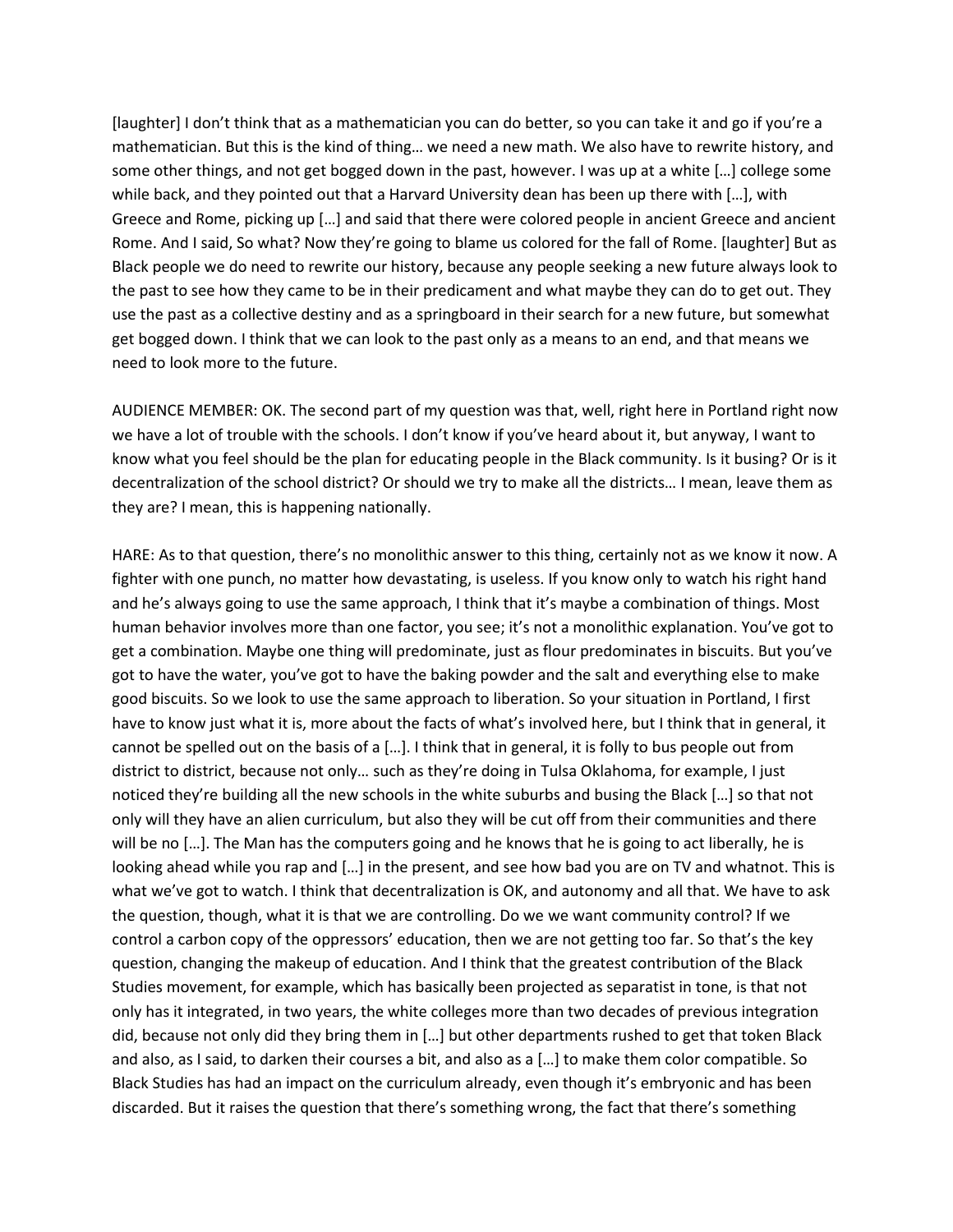wrong with the educational system not only for Blacks but for whites. Whenever the whites suffer as students, the Blacks get their […] as a result of the conditions of color exploitation and oppression. So we have to ask the question […], but I think that these things should be… what everyone believes should be fought for and if he makes a mistake then he can correct it later on. Though I'm not saying to run out and fight for fighting's sake with no sense of purpose as to why to get a kind of Black ideology. We used to experiment, we need to experiment more. Like at the state college where they have a little experiment last year, and a lot of people learned from that, although it eventually was repressed, pretty much, even though it'll pop back up again as these things tend to do when you've got people who are not happy there, and eventually they will have to leave or rebel. But we used to experiment. The white […] come up and say "What can we do?" for example. And we would say, "Why don't you take over that administration building there?" And they would run in there and […] office, they would run in there and the policemen would shoot mace in their eyes, and we would know not to try that ourselves.

[tape skips and resumes in the midst of a question being asked by an audience member]

AUDIENCE MEMBER: Dr. Hare, have you had any contact with Howard University since you terminated there, and what do you think will be the direction of Howard under its new leadership? Do you think there will be any change? Another question I would like for you to speak to: in your travels throughout the country, have you detected any change in mood among the students as you move, say, from one region to the other, say from the South into the northern areas? Would you react to those two, please?

HARE: Yes. Well, that's kind of two things there. I happened to meet the new president of Howard University when he was president of Shaw, back in the spring of 1968, in Raleigh North Carolina. And he seems to be a decent fellow, who has an interest in Black elevation. I think that they probably have one of the best of a bad lot of presidents, what I call "Amos 'n' Andy" administrators. But they have there now a department of Black Studies, which is an irony and a paradox, and in just two years after I was gone. We were just calling for a simple course in Negro history and they […]… but now they have a department of Black Studies and everybody has got a dashiki on and has dark sun shades and has bushy hair, but they've changed. The associate dean of liberal arts then, who gave us the most trouble, is now president of Malcolm X College in Chicago, which was once called Crane Junior College. And he kept the fight with the Board of Education along with the students to get the name changed, because even before the Board of Education capitulated, they used… when you called up to the school the operators on the switchboard always said "Malcolm X College," even before they had changed it officially. So they finally went ahead and called it Malcolm X College, because really there's not too much in a name, and the […] now is that if you don't accept it as an instrument, a means of calling out some particular reaction in the minds of the people, but if you don't do that, move beyond that, then it won't have that much of an effect. But this was the same person who in two years—he has apologized to me when he went to Malcolm X College about how he had been in error and so forth, […] and so forth, and militant, and almost in tears—but just two years before he had established a department of speech, and he wrote a book called *Elementary Expression,* and the theory that he had was that we did not get excluded from jobs because of prejudice and discrimination, but we got excluded because we didn't talk right, because we went in and said, […], "dig, man," "I need a gig," you know. Let's see what you got here. But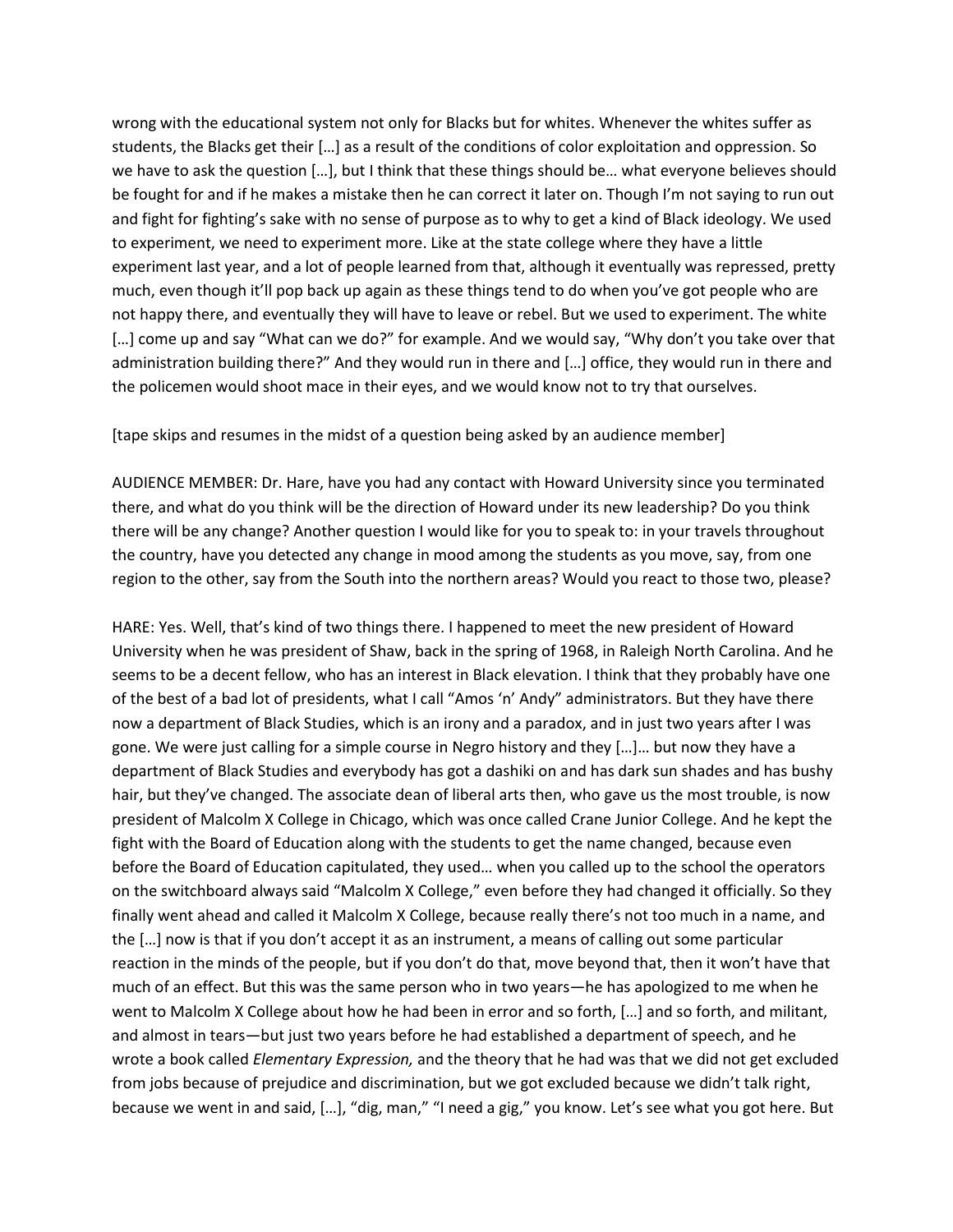you should go on and speak in a […] dialect and speak just like the white majority, he said. So he taught the students to learn to […] and twang like the whites, so that "bear" became "beer," "nine" was "nighun," "law" was "lowah." There was a young fellow who was from Mississippi and he went through that department and went home one Christmas to visit his home town, and fell into association with his old cronies. There was a store on the corner where they had a jar of pickled pigs' feet; they used to go up to the storekeeper and say, "Gimme some of them feet." Well, since he had been educated, he went up to the store man and said, in conservative and more polite tones, "Puhleese, may I have some of those fibia tibias?" [laughter] And the fellows thought he had turned funny on them. [laughter] But he's gone from Howard now and he is president of Malcolm X College in Chicago. Which is not to be confused with Malcolm X College in North Atlanta, which is yet to… we'll have to wait and see about that.

I think that, in the second question, and also my most recent encounter with Howard to begin with… I had had some recent encounter with Howard, and the last one I had, because I told the students in '68 who tried to get me to speak there that I wouldn't go back there until they had done something… and that next time I came on the campus I would have a bomb in each hip pocket. The most recent encounter I had with them from a distance was that we won in the Court of Appeals a suit against them, and the judge had said that we were entitled to collect damages, and that's now in proceedings. I suppose that if I stick around long enough, I… we will have achieved the revolution, we'll have a little money to operate on from that thing. Next weekend, […] of the board of trustees will have to show cause why I should not be reinstated at the state college, so I suppose I will be collecting damages there some years hence.

As regards the question of having met students across the country, there is a great mental awakening. They want to know, as one fellow put it, how to get the Man's grip off their backs, or their necks, and they want to know how to get freedom. What should we do? What is Black Studies, and all that, and how do we get it? Against the opposition of intransigent administrators and racists. But they seem to be caught, as is the movement which they reflect, in a syndrome of rhetoric. They talk bad and try to look bad, but they don't do too much. Now and again they do a brief thing, but I think that this is only a stage out of this problem and as it is resolved there will come a more devastating form of action. As a matter of fact, you can note the isolation of our struggle through the Supreme Court decision, whereupon the World War II movement […] from the Southern farms to the Northern factories with the expectation of freedom; also in the wars with foreign lands, telling us that when we got back that they would be grateful and would repay us; instead, they oppress us all the more and put you back in your place. But then there arose this desire for integration, which they took to be synonymous with equalization, which is not true, because I think an irony, one of the greatest ironies of Black history is that the oppressors used integration in the first half the century to hold us down—segregation, rather—and that they are beginning to use token integration as an ideal in the second half to hold us down. What we want is elevation and empowerment. It doesn't matter much which direction it takes, if it's politics, some here and some there. They integrated the jobs in Washington D.C., for example. You have Blacks in the all the government structures, […] which is […] on integration as an ideal. But they didn't elevate them. So they set up DS 12, DS 10, DS 9, and they put the white folks in the big high GS levels and put the Negroes in the DS levels. So I think that this is… you can trace this. So after the Supreme Court said that integration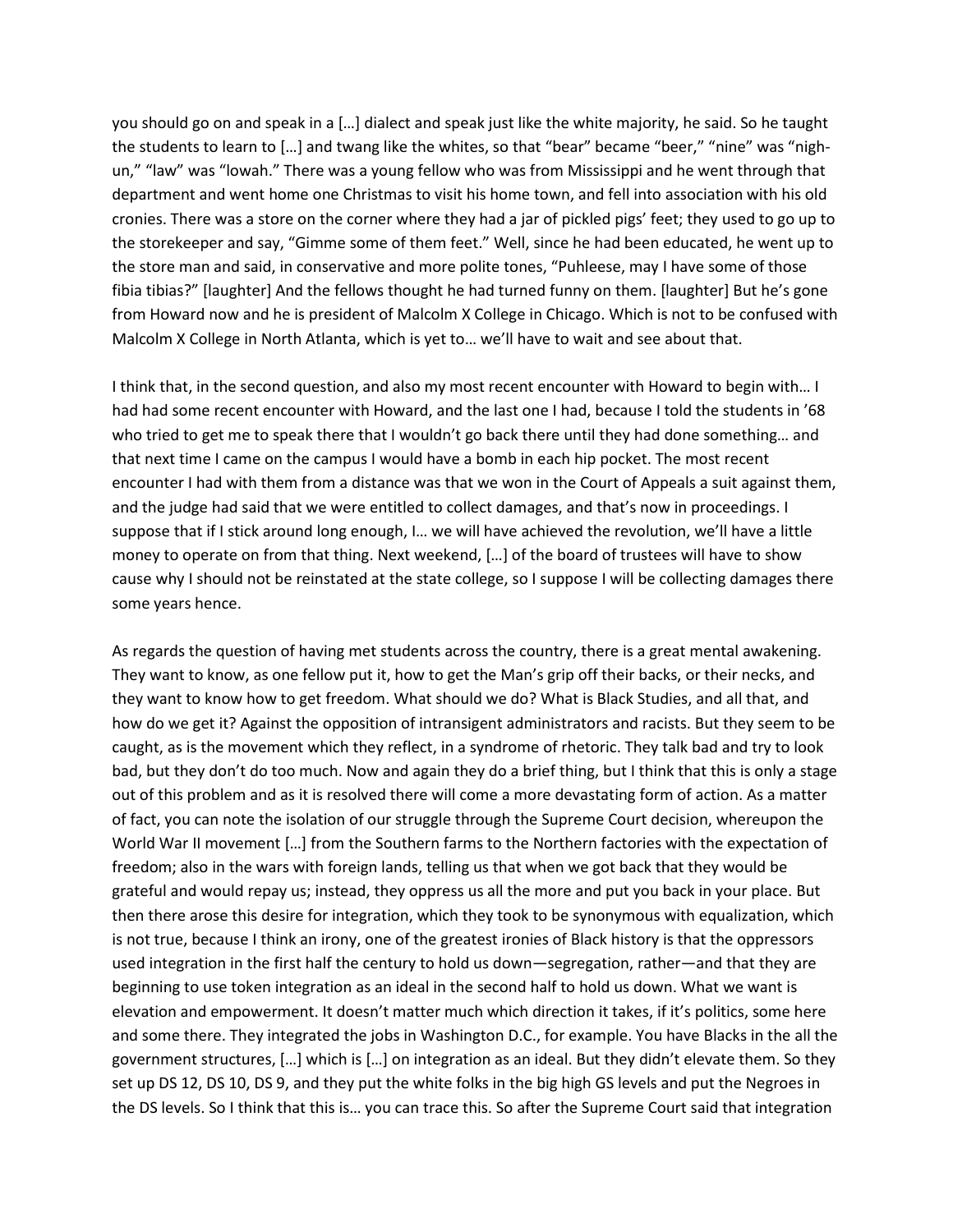with all deliberate speed… and of course fifteen years later or more they still haven't found it yet… you have the NAACP still suing for integration, and now they're suing in San Francisco where […] one student in Mississippi. This is ridiculous. When are people going to ever learn from the past?

But anyway, they are doing that now, and so I suppose the establishment is […], certainly […] was the offer, I'm told, from a consultant of theirs, who was one of the persons who fired me, that they said that they wanted to make Howard predominantly white by 1970, which was then in 1966. And I spoke out against it; that's what got me into trouble with him, because I thought we needed a school where you could get a certificate, and that you didn't learn too much that was useful to you after college in college, but you need to get the certificate, then you learn how to teach after you get out of college. That's what everybody does anyway, and now to do your job after you get out you get to do it now if you have the degree. So they passed this decision and it didn't materialize, and then you had passive resistance with Reverend King and all; then it escalated when the students […] it in 1960, and the sit-in movement, and that didn't come to pass; assimilation didn't work and so we had Harlem and Watts, and then the War on Poverty program, because the system always introduces reform measures in order to stave off the fervor of revolution. So they brought in this War on Poverty, which wasn't bothering anybody—poverty wasn't—what they needed was a war on wealth. So the poverty reform didn't work out, and they… we had Newark and Detroit. I used to go around before Newark and Detroit, back around two months before that in *U.S. News and World Report* I predicted a Black Blitzkrieg, which would be like a thousand giant Watts sweeping the country. I don't say that much anymore, but they had almost that in Newark and Detroit.

Then then you have the […] of Black education and Black status and community control that has been co-opted, and they have everybody teaching a corrupted form of history and culture instead of moving on them, and I predict that the next holocaust will be escalating, as is the pattern.

AUDIENCE MEMBER: What do you see as the movement that Martin Luther King was trying to take, and the movement that Abernathy and Reverend Jackson are trying to carry through now? What is the contrast, and do you think that the movement that they're trying to carry through now is going to be effective at all?

HARE: Yeah, well, a leader is a product of his social situation. He may have something particularly special, but he cannot get blood out of a turnip. He is a product of his time, and in fact he's made that's why when you get rid of one, another takes his place, all the time, eventually. But Reverend King, I never could relate to his philosophy. I'd been riding in the front of the bus in Oklahoma and Missouri when I… not in Mississippi, but I hadn't gone there; I would have done it there too. Might not have lived to tell the story. Ever since I was ten years old I never went past the […] center; I once held up a bus for thirty minutes because they were trying to persuade me to go to the back, but it was a small bus between the two towns outside of our farm, a twenty-mile stretch, and they knew my mother and that she would come running with a shotgun if they bothered her, so we sort of had a reputation around there. But I didn't dig the whole thing. I certainly couldn't take non-violence; that was against my whole principles. Of course, I had aspired to be a professional boxer, which I didn't become until I after had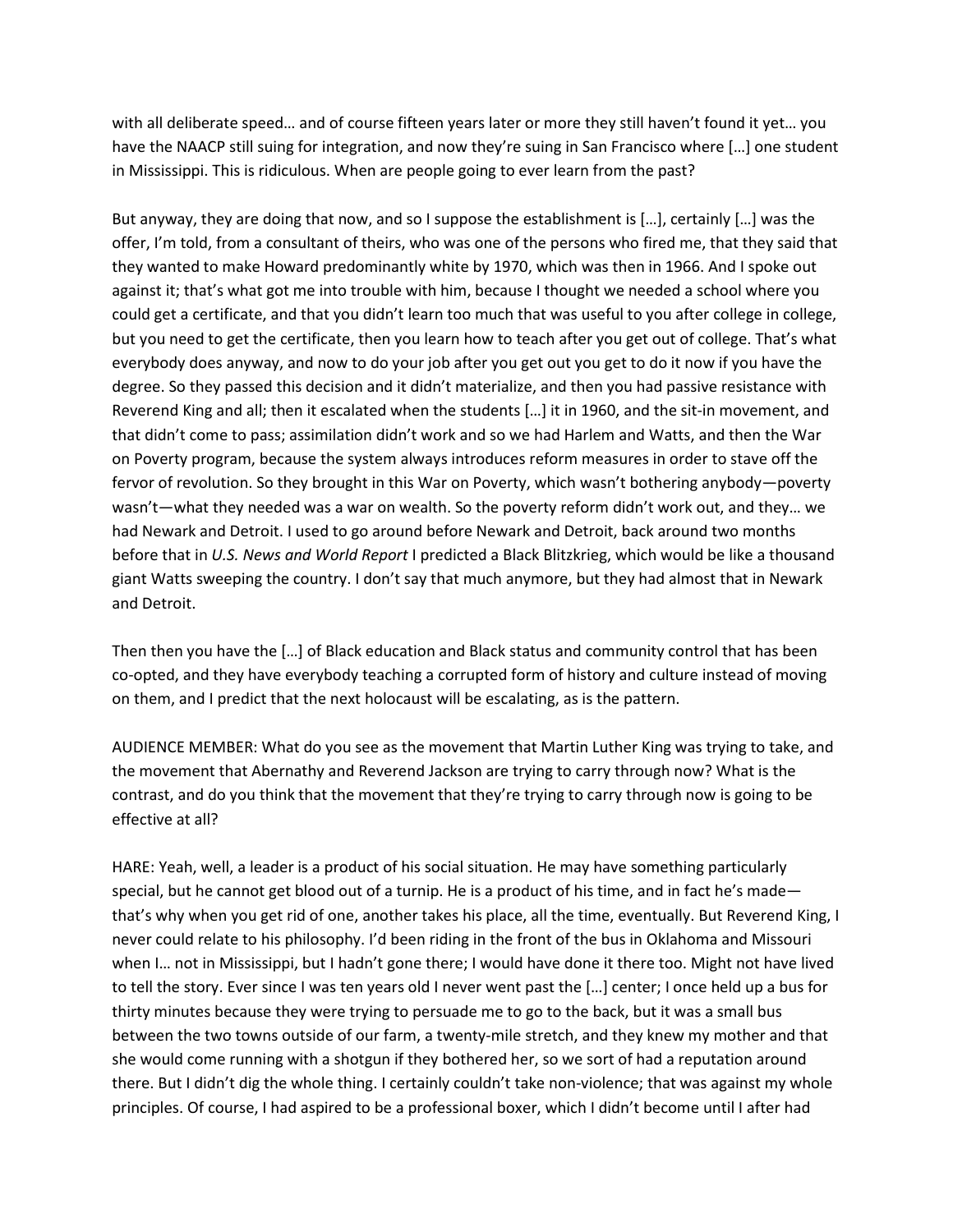gotten a Ph.D., but that was because I got… you know, circumstances went out again. But you… and then at Howard University some dean saw me at ringside one night and said, "You have to choose between teaching and boxing," and the next day—although that's a long story unto itself, and I had won easily and hadn't got touched by the other fellow—but it was a thing of a political nature, they didn't want… they thought that might kill somebody. David Moore just got killed, […] did about the year before, so they saw that I might kill somebody and it would be out that some Howard professors were killing people up there. So anyway they told me to quit. So I didn't relate to this whole non-violence… the problem is, I think, everybody knows by now that it's inhuman, and not only un-American but un-Christian. […] and said "You've got to turn the other cheek and be brotherly and peaceful or I'll kill you," so I didn't believe in that kind of thing. Now everybody does, but the students thought I was crazy at Howard University when I first went there in '61. You could hear a pin fall whenever there was talk about the theory and philosophy of violence using good academic sources and so forth.

Reverend King, though, before he died—and it could have been why he was killed, we don't know—was losing grip on the Black movement. He was very popular among whites; in fact when they eulogized him at Howard… at San Francisco State College, the people in the audience were almost all white, and in the rally. Blacks passed on by doing whatever they were doing. He was sold to us, again, he was co-opted, because you see this society has a taboo against criticizing a person who is dead, especially if he dies an unpopular death. All of a sudden he becomes a hero. JFK, for example, said he was going to end the war and send anybody to college who wanted to whether they could afford it or not, and I voted for him, and as soon as he got in he tried to send me to Berlin. You can't say anything against JFK because he's a hero because he got killed. Same thing with Martin Luther King. But it doesn't change a man's life because he's dead, see? He's the same person he was. He doesn't change. Reverend King was losing his grip. As a matter of fact, Stokely Carmichael, the year before he was famous, who was a former student there at Howard University, came by one day towards dinner at the very time I was discussing this violence thing, and he pointed out that Reverend King was going to move north with his campaign, because the southern people weren't diggin' it at non-violence anymore. That was before he did it, you see. He told me privately; I don't think it's any thing about that because Stokely's going on with other things now in Africa, which he'll be heard from, he insists, later.

But he said that, and Reverend King was trying to relate back to the Black movement. He was becoming Blacker, as you will see as you watch his speeches at the end. Because a leader, if he is successful at all, has to relate to the people; he can't get out too far in one direction. W.E.B. Du Bois was victimized by this all of his life, because he was 50 years ahead of his time; then, he was fifty years ahead of his time all his life. A genius is 25 years, on the average, ahead of his time; Du Bois was fifty years ahead of his. He was a twice-over genius, I suspect. But he couldn't get Blacks to follow him; they were following Booker T. So Du Bois kept having to duck back and contradict himself, you see, and people criticize him now for contradicting himself. But he had to do it because he had to relate to the people he was trying to lead. So Reverend King was doing that. He was not a dumb fellow, I think he had—from all indications, I'd never met him—but from all the testimony of other people he was a very sincere individual and believed in what he was doing, however wrong it may have been. But he was changing, and so naturally some of his lieutenants, who I think in our new era will have to embody this more, and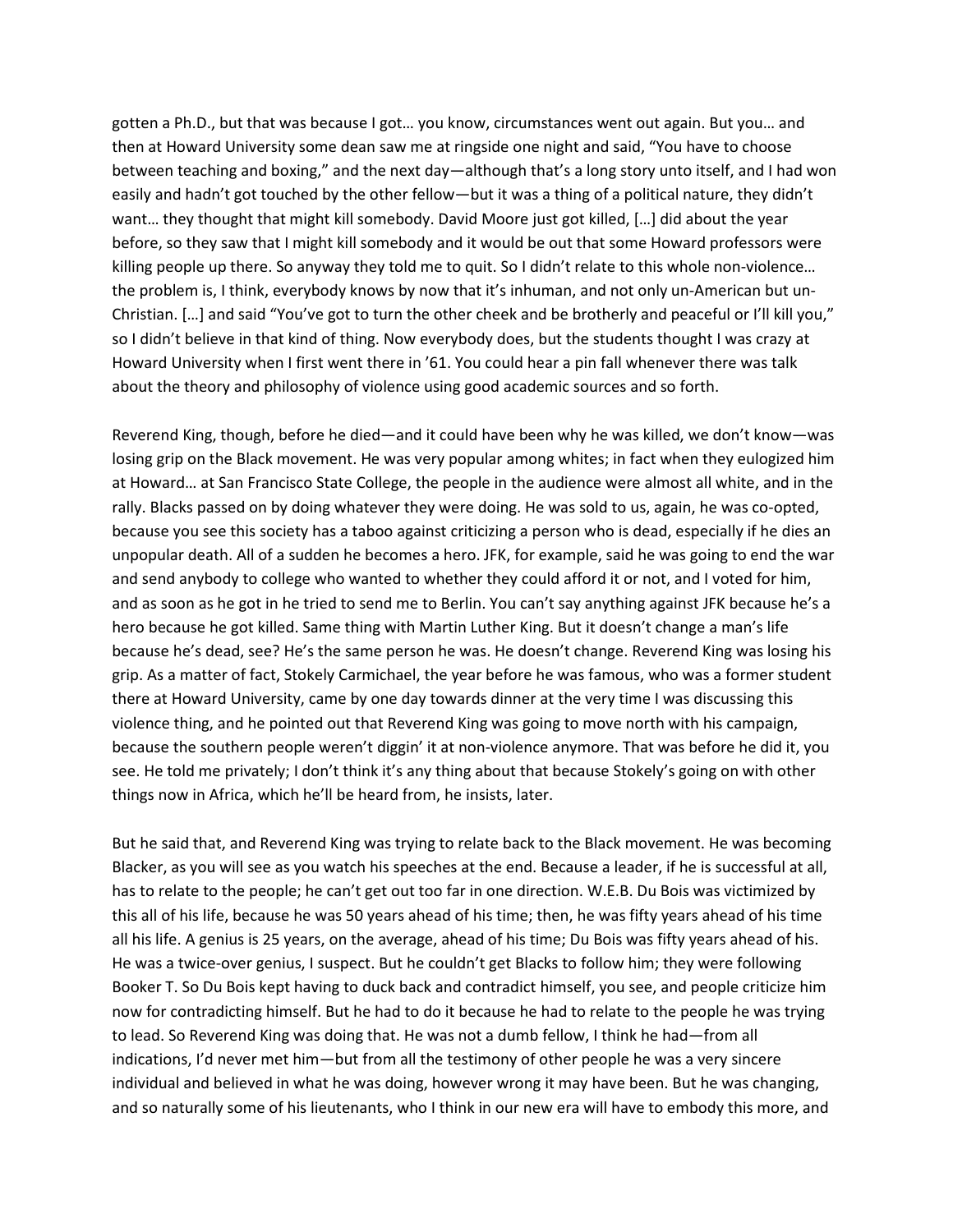of course some of them aside from Jesse Jackson were probably being kept back or kept down even before King died. As a matter of fact, I think that it was a great tragedy that Jesse Jackson was not made the captain of that thing when Reverend King got killed. Here is a guy who is young, who can identify with the old and the young, his father's generation gap, possibly, who is charismatic and one of the best speakers I ever heard, and who has the extra charismatic potential for having been on the balcony when King got shot. So he should have been made chairman of the thing, and SCLC would have been a great organization now, I'm sure. But he wasn't, so I think that it's natural that they would be a little more militant, in a more militant era. And […] cannot change, but anybody that's got any sense changes with the times.

That's why those who say that they're the vanguard have the duty, always, to move to a new level, a higher level, because as they become more militant in their way, then that allows the moderates to become more militant and yet be moderates, see? So we have to keep on getting to a higher level, a higher potential, so that these moderates can move to a level where we are now. So that's what's happening to the Southern Christian Leadership Conference, is that it's trying to stay decently relevant to its times or reflect the times, the ideals, the concepts, the values, the symbols, and the goals which are predominant in the era in which they're operating now.

AUDIENCE MEMBER: Earlier, you spoke in your address of understanding the nature of power, and then you gave an example of symbolic power. I was wondering if you could expand for a few minutes on what you meant by the nature of power.

HARE: Yeah. Well, power is the ability to influence another person's behavior, or another group's behavior, even against its will if necessary. Put another way, you could say that power is the probability that the will of one person or group will be carried out by another. Now, if we look at revolutions in history, we note about four or five basic instruments which people sought to seize power have seized, those who were successful. Now, I'm just talking about what took place, because the specifics of what I would advocate I wouldn't spell out in a public place. […] people who do don't talk too much, and those who talk don't do too much, too often. So it wouldn't be... all white folks would [...] at the same time, when it hits. But I think that we can discern, looking at revolutions through history, these basic instruments, and one primary I think which always inevitably comes into play is weapons. That doesn't mean that you have the same weapons as the enemy. The Viet Cong don't have instruments you can see, you can make do, and … whatnot. But one has other kinds of weapons. These groups have always tended to try to get them, and use them, those that were really […] and really successful. Then you have the mind, which I think is of primary importance, because the mind is what tells the body what to do. So this is what, I take it, that we are after in Black education, to regain control of the Black children's minds, which have been raped by the white oppressors. Or whitewashed by them. Then you have land, customarily—that doesn't mean we'll use all of these in a given thing, you know, […] time and place, but land, there tends to be some land to mark off some turf, and declare that to be theirs. As in some of the […] you can watch even today. They want control over there, they want to have power over it. And money, some people call it "capital"; even a socialist needs money either to get equipment or get bail or whatnot. So [...] if you're going to go into business and try to out-enterprise the capitalists, but you've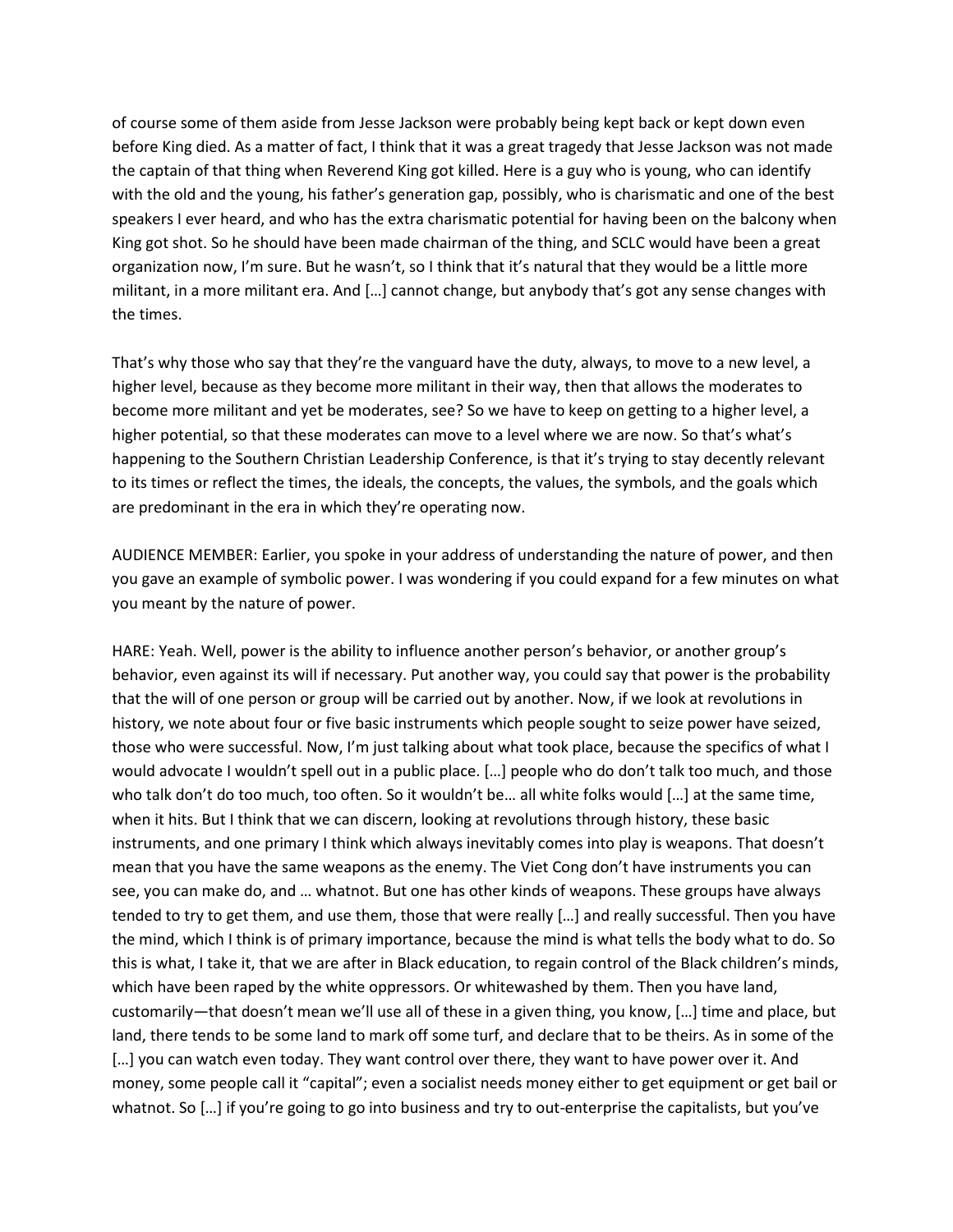got to get hold of some money even by liberating, as they say, or stealing. And […] act to control influence over the behavior of other people, mentally, through their minds, or physically, technically. Those revolutions that are the most successful seem to concentrate on the instruments at every stage instead of the symbols of power. But we can all talk in a general way about that kind of thing. So I figure that we could have one more question and then we'll end. To get into some things here.

AUDIENCE MEMBER: We have a free clinic, and there were a group of doctors that were Jewish, and they could not go with the stand of the Black militants of being against the Jewish and the Arabs. Now, what my question is, what do you do when these people are the ones with the knowledge and have the help that we really need, but our stand… they can't go for it. What do you do? I mean… this is not only with that, but there's a lot of things that we actually need their help in. So how do you go about... Should you offend these people or what?

HARE: Should you do what with them?

AUDIENCE MEMBER: Should you… should you… well, they felt offended.

HARE: Oh, offense. I see. Well, you mean the Black physicians? Negro physicians? Yeah, there's definitely a squeal in here. [possibly referring to a high-pitched noise in the microphone] […]

AUDIENCE MEMBER: I don't think you understood me. Now, we have a Black…

HARE: The Jewish physicians.

AUDIENCE MEMBER: Right. We need these doctors and their help.

HARE: Yeah. Well, and that's a matter we have to […] getting off on tangents, the Jews are, through historical and ecological factors, the visible oppressors of the Black community in the slums, although the Gentiles have nailed both Jews and Blacks to the cross. I think that we can get off on a tangent and find an easier enemy… we have to watch all enemies, Black, Jew, or Gentile. You see, we deal with them regardless of what their religion is. We can't just say it's just the Jews. We know the Jews didn't invent racism and oppression. So it's folly to get off on a pseudo-religious tangent about that. In boxing, for example, the persons who are predominant in boxing followed the ecological succession; the Irish, when they were in the lower strata of the slums they had […], the Italians, then the Jews, and the Jews eventually left boxing and went into managing, replaced Gentiles as managers. Then next followed the Black fighters, and then you had Blacks coming from the Southern farms during the second world war, just after that, and they came to the lower strata and they became the major fighters. And now you have the Puerto Ricans. So I take it that if we don't change our conditions that eventually Blacks will emerge as the storekeepers and those Jews will move to another level, the Blacks […] will be those storekeepers and […] them the position. […] But I think that we need to look at a general thing. We can get off on the Jews now, the Italians next, the Arabs; in 1918 and so forth. When we get off on specifics then we lose sight of the generality; we're so geared to the trees that we can't see the forest. So I think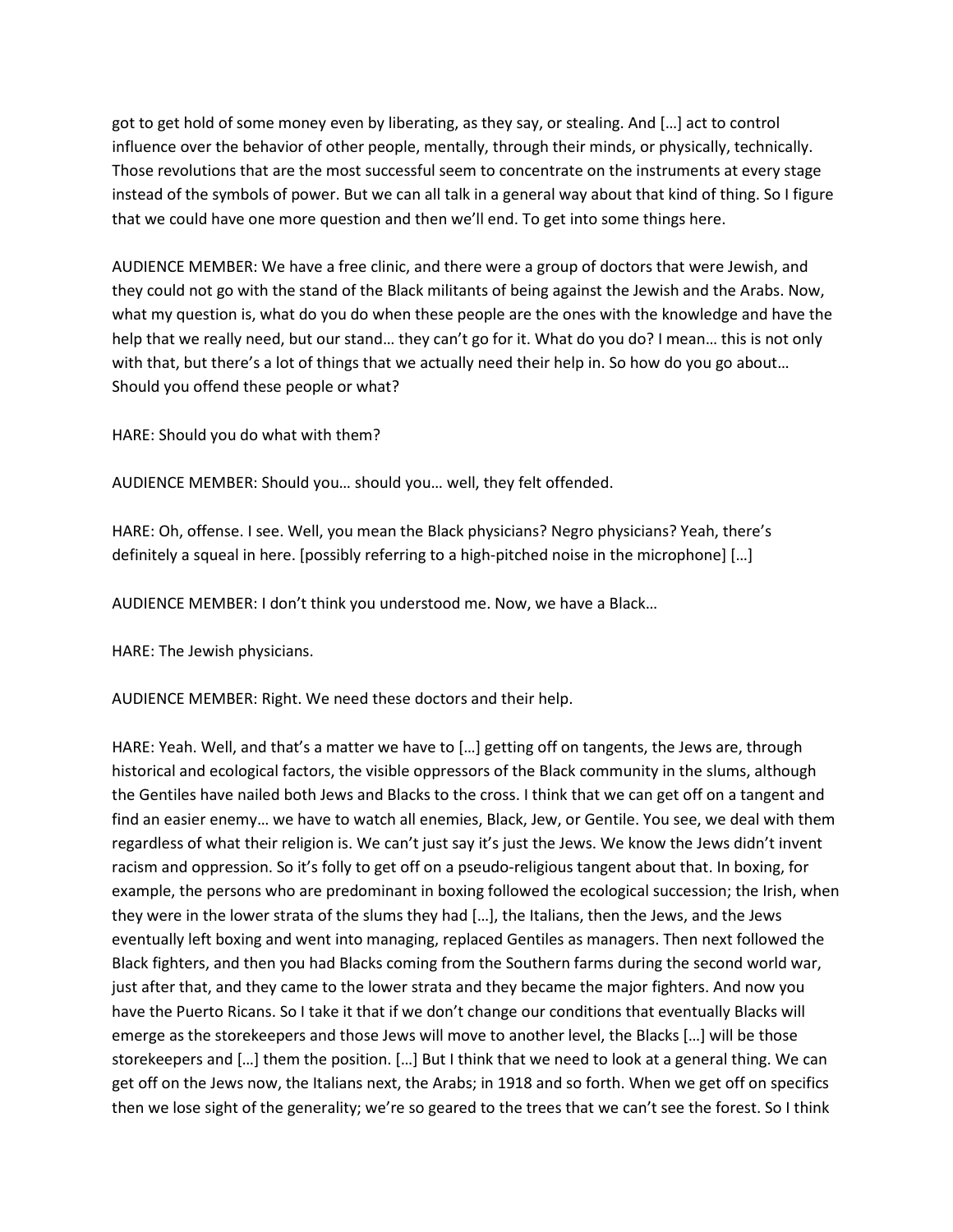that if we get the general principle down then the specifics will fall under that, see. If we get the whole system changed, then we won't have these specifics popping up, because there will be one group now and another group later. So we'll be fighting in Japan one time and Korea the next and Vietnam the next, Latin America next, and eventually Africa. So I think that we have to watch for this kind of thing.

Fanon had a chapter on medicine in his book *Toward African Liberation,* and I did an article… a chapter of a book called "Medicine in the Ghetto" recently, which was a conference that Harvard Medical School put on, and they reprinted it in a book by […], and it's called "Medicine in the Ghetto." I had a chapter in there which was somewhat motivated by Fanon who said that with medicine we come to the most crucial aspect of oppression and liberation. Because if you really get to that stage of combat, it is the physicians who have to give aid to the wounded victims, and yet under this system now, if they follow it and its dictates, they are obliged to report anybody who is wounded, you see. And they will say they take hands off and not only will they take hands off but for a long time […] that they… and Franz Fanon was the Black psychiatrist, in case some of you don't know, who joined the liberation struggle in […] and I was there and left in the summer, and they have streets named after him and schools, and they think very much of him. They had a big thing in the paper about him, even though he is dead, they had his picture and some of his quotes. And even the cab drivers and the waiters can quote him. But they not only would not treat the wounded but they also would help to torture them and the psychiatrists would use their […] to try to destroy their minds and mortify the egos of the […] oppressed. So we have to therefore begin to call for a medicine which is relevant to the Black […] experiences, we need a black cross instead of a red cross, which is basically white […] and only recently began to treat Blacks and put their blood in the same place after the second world war. And yet they took […] and teachers made us bring money to put into the Red Cross even though they separated the blood all the time. We need a black cross, we need a Black medical society, we need everything they've got. I don't mean just a Negro [...] I mean one adhering to revolutionary ideals.

We need a Black medicine, Black Studies in medical schools so that they will get new values and new ethics in their techniques that they learn there, and they will be motivated to helping their people, not only when they are wounded, if that stage has to take place ultimately, but also at the current time they can help to increase the resources of the community, because health is a major resource of the Black community. Right now we die on an average of ten years earlier and we're about twenty years behind overall in infant mortality and whatnot, so if we can make people feel better, […] feel better, be healthier, live longer, be stronger, then we will increase our potentiality for fighting. Because it's very important that it has to be done with change of physicians as the same way as we changed the teachers, the social workers, the preachers, and other Black occupational groups. And potential groups. I don't think much of getting off on a big trip of trying to appeal to some other groups to do it for us, such as the Jews. Because revolution has to come out of the spirit of the people, see? It's hard to import it unless that's something there. I don't think that we can get off on a tangent trying to make the Jews free us, see? We got to free ourselves. I'm done now.

[applause]